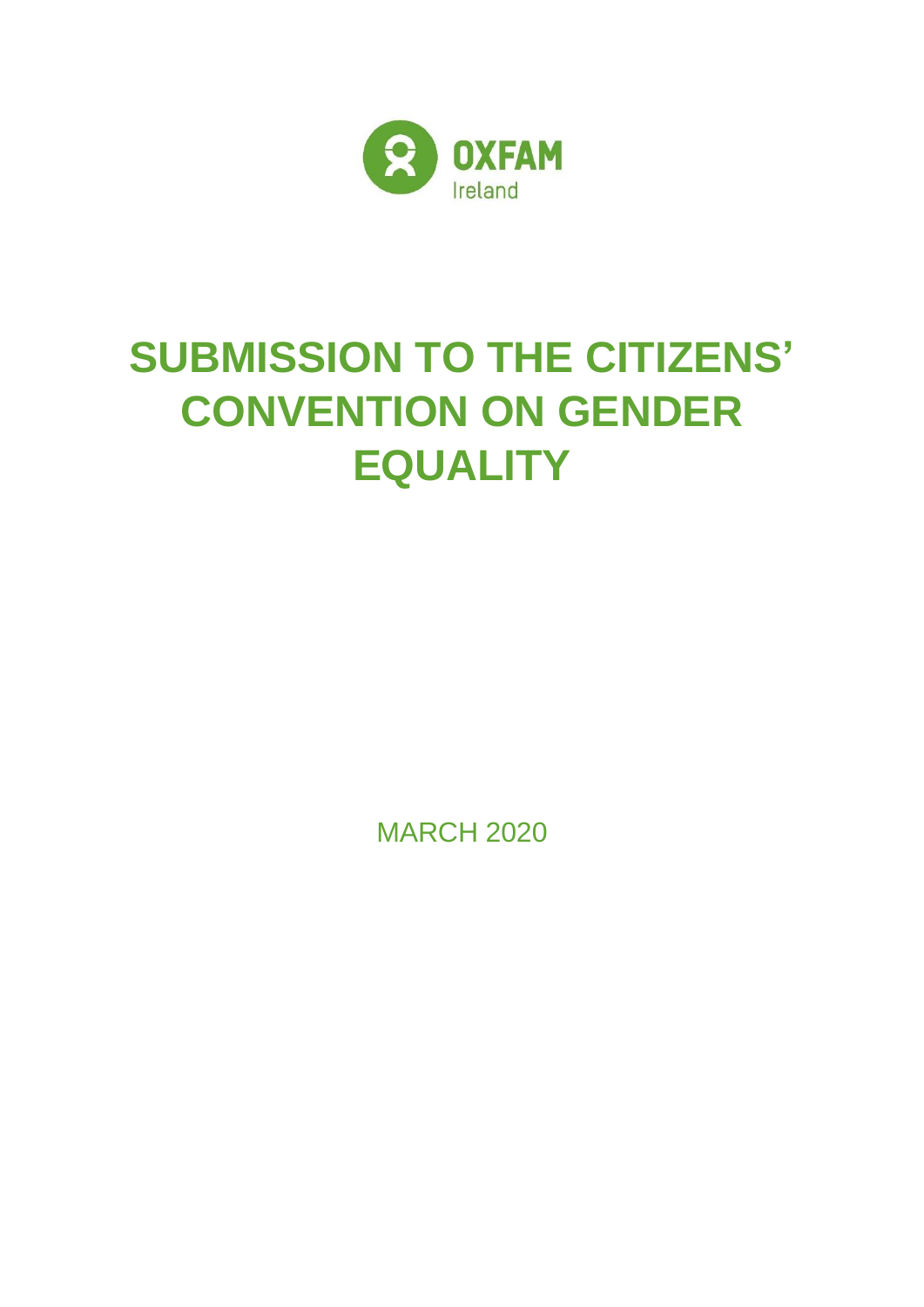### 1.INTRODUCTION

Gender inequality is one of the oldest and most pervasive forms of inequality. It shapes our economies, societies and communities. Although women's movements and activists have developed an increasingly powerful voice over the past number of years, political and economic systems continue to favour men over women.

Policy makers in Ireland have been complicit in the perpetuation of these inequalities both at home and on a global scale. Women are vastly overrepresented in terms of low-paid and precarious work and undertake most of the underpaid and unpaid care work. Social norms that maintain rigid gender roles are also perpetuating violence against women, the gender pay-gap, as well as limiting access to essential services for women such as health care. Women's influence and decision-making is also deeply constrained, with underrepresentation at the highest political and business levels leading to the continuation of gender inequality.

Ensuring that the needs of women and girls are reflected in government budgets as well as domestic and foreign policy tools has the potential to reduce gender inequality. However, gender analysis tools such as gender budgeting and mainstreaming are rarely implemented before policy design, implementation and evaluation despite the recommendations of women's rights organisations and scholars.

At Oxfam Ireland, we put women's rights at the heart of everything we do. We believe that tackling gender inequality is one of the most effective ways of achieving positive economic and social outcomes. It is to be welcomed that Ireland has convened a Citizens' Assembly to explore how these issues can be addressed. It is important to remember that gender inequality does not end at Ireland's borders and that decisions we make in Ireland have an impact on the wider world. Oxfam has campaigned and advocated for gender equality in more than 90 countries around the world. This submission draws on the lessons of this work to detail how Ireland can become an international leader when it comes to achieving gender equality.

### 2. GENDER RESPONSIVE BUDGETING

A gender responsive budget is one that works for everyone in society, not just for women. It is a tool to help achieve a gender sensitive and gender equitable division of resources; it is essential for both gender justice and for fiscal justice. Gender budgeting involves analysing government budgets from a gender perspective, including how they respond to gender norms and roles. Gender responsive budgeting can play an essential role in achieving gender equality targets while ensuring governments are held accountable to their gender equality commitments. In order to meet fundamental human rights and achieve the targets of the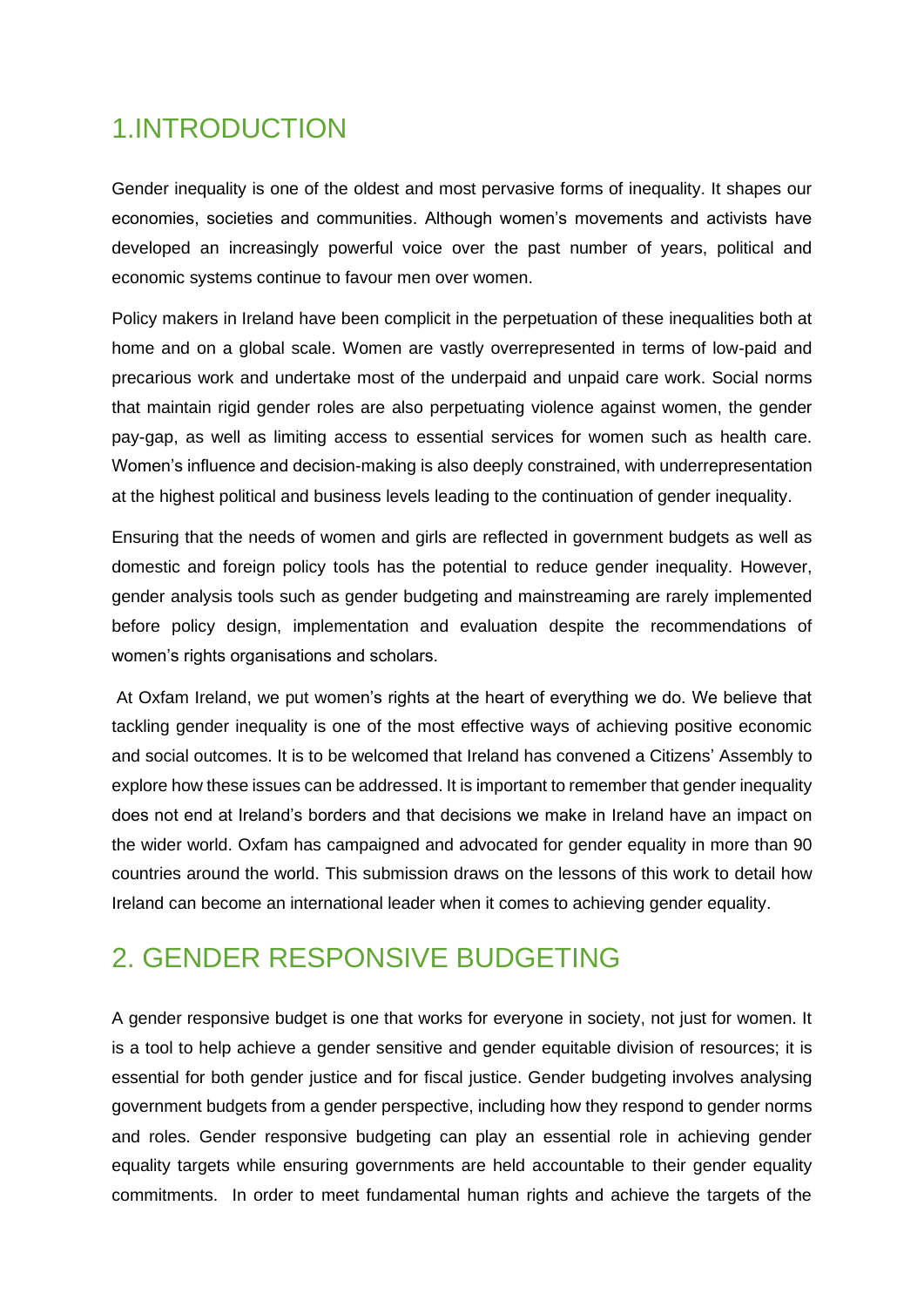Sustainable Development Goals (SDGs) on gender inequality and poverty, Ireland should adopt gender responsive budgeting as the norm. The IMF has found that governments that have adopted gender budgeting are more likely to achieve the goals they have set on gender equality (Oxfam 2019). Involving civil society, particularly women's led organisations and groups increases governments' accountability and should be done at local, national and global levels.

Fairer fiscal systems should incorporate gender responsive budgeting and invest in care systems by raising revenues to meet everyone's needs without relying on women's unpaid and underpaid work. Women's rights activists across the globe have advocated for governments to restructure tax systems and implement progressive taxation which will divide domestic revenue in an equitable manner and help to reach the targets of SDG 5 (gender equality) as set out in Agenda 2030. Effective gender responsive budgeting can lead to allocation of funding and resources to services such as healthcare, education and childcare. This puts 'virtual money' into the pockets of those that need it most and helps to mitigate the effects of the care crisis and tackle gender inequality.

The Irish government has made positive strides towards 'Equality Budgeting.' As part of the commitments made in The Programme for a Partnership Government in 2016, Ireland first introduced 'Equality Budgeting' on a pilot basis in 2017. The pilot has built upon Ireland's framework for performance budgeting in which departments set performance targets for various programs, in relation to one of nine equality dimensions. The Department for Public Expenditure and Reform (DPER) and the Department of Justice and Equality are leading the equality budgeting initiatives. 'Equality Budgeting' involves gathering information on the potential budgetary outcomes across multiple areas including health, education and income and how their impact may differ depending on gender, ethnicity or age. It is a process which recognises gendered differences and employs a gender perspective, therefore encompassing gender budgeting. One of the main themes of the Equality Budgeting Initiative in Ireland is to ensure gender equality.

In 2019, the Organisation for Economic Cooperation and Development (OECD) conducted a scan on 'Equality Budgeting' in Ireland, which detailed the country's progress so far (OECD, 2019b). While it found that Ireland had made positive progress in equality and gender responsive budgeting, issues still remain that continue to harm the realisation of gender equality in the country. The OECD found that Ireland has a strong and robust institutional framework in situ for delivering equality budgeting, inclusive of gender responsive budgeting. According to the OECD scan report, the pilot system has promoted equality issues on the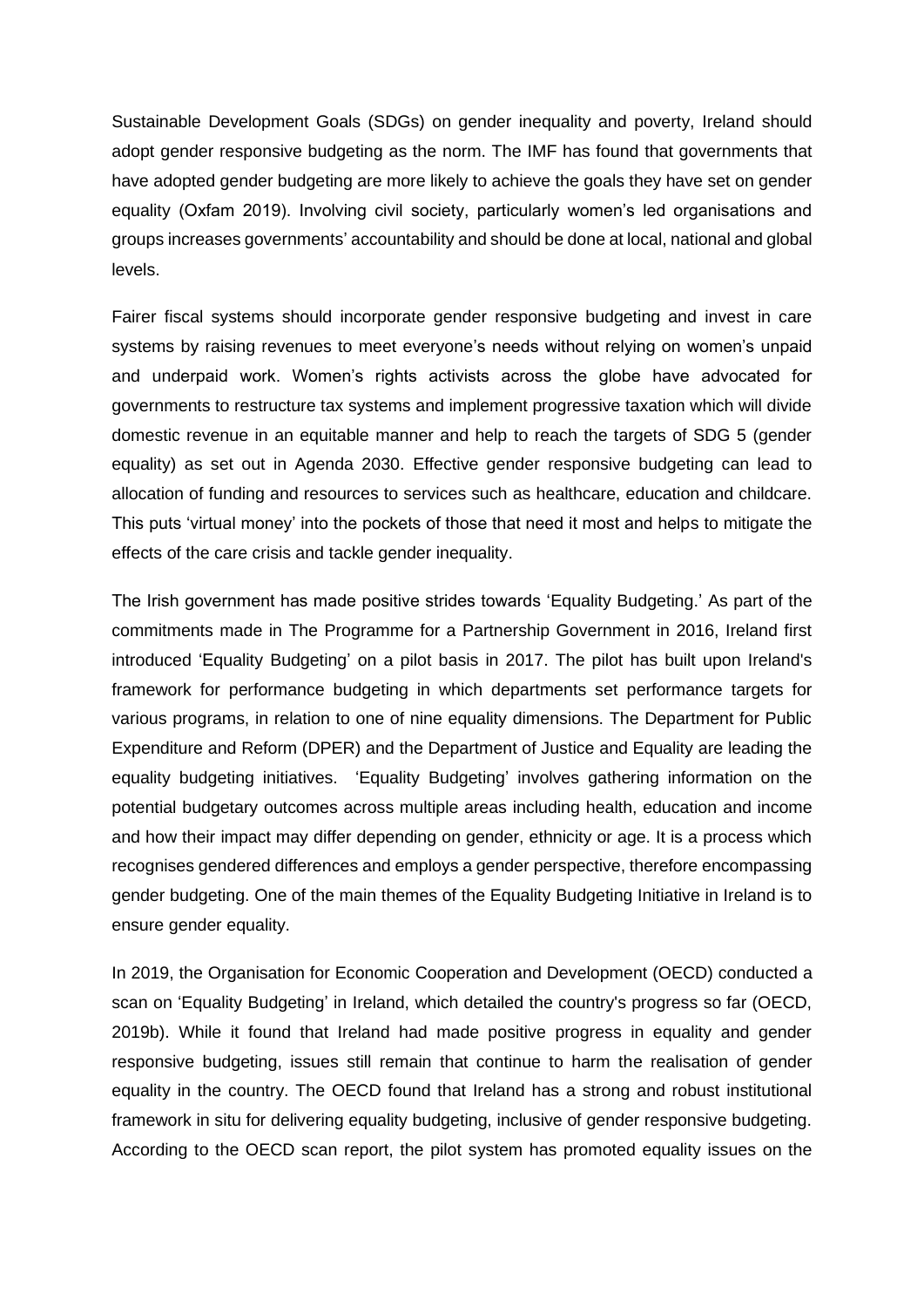agendas of government departments and has helped set specific targets to ensure equal and fair outcomes of budgetary measures.

However, Ireland has no legal grounding for its Equality Budgeting Initiative. The government does not provide clear instructions and guidelines on how to implement gender responsive budgeting across all departments, unlike most countries practising effective gender budgeting. The National Strategy for Women and Girls 2017-2020 has been helpful in guiding the budgeting initiative as specific to gender inequality. However, Ireland does not have an overarching equality strategy which can be used as a guide to equality budgeting and this should be addressed. The OECD (2019b) recommends that Ireland should establish a formal interagency working group on gender responsive budgeting and advocates for strong and cohesive coordination across departments and agencies to help ensure consistency within gender budgeting.

#### **Recommendations:**

- **Gender responsive budgeting should be employed by all government departments across all policy areas as an essential tool in allocating resources to services, social protection programmes and infrastructure to achieve gender equality**
- **The government should introduce legal frameworks that underpin gender budgeting and increase and improve data collection methods and data analysis to identify gender gaps in fiscal policies. Supporting tools of gender budgeting such as equality budgeting statements and impact assessments should be mandatory across all departments**
- **Increase women's participation in budgetary planning sessions and invest in gender budgeting competency training for all government departments and agencies. Policymakers should work closely with women's organisations and feminist groups to ensure a gender perspective is employed in key decision making. Ensure that all women, including those involved in the care economy, are given a seat at the table. For example, carers in Uganda have previously participated in the Ministry of Health budgetary planning meetings. In Papua, Indonesia 50 percent of those attending village development meetings are women (Oxfam, 2019)**

### 3. ADDRESSING THE GENDER PAY GAP

Across the globe, the average gender wage gap - which is the difference between women's and men's earnings - is 23 percent. Women consistently earn less than men and are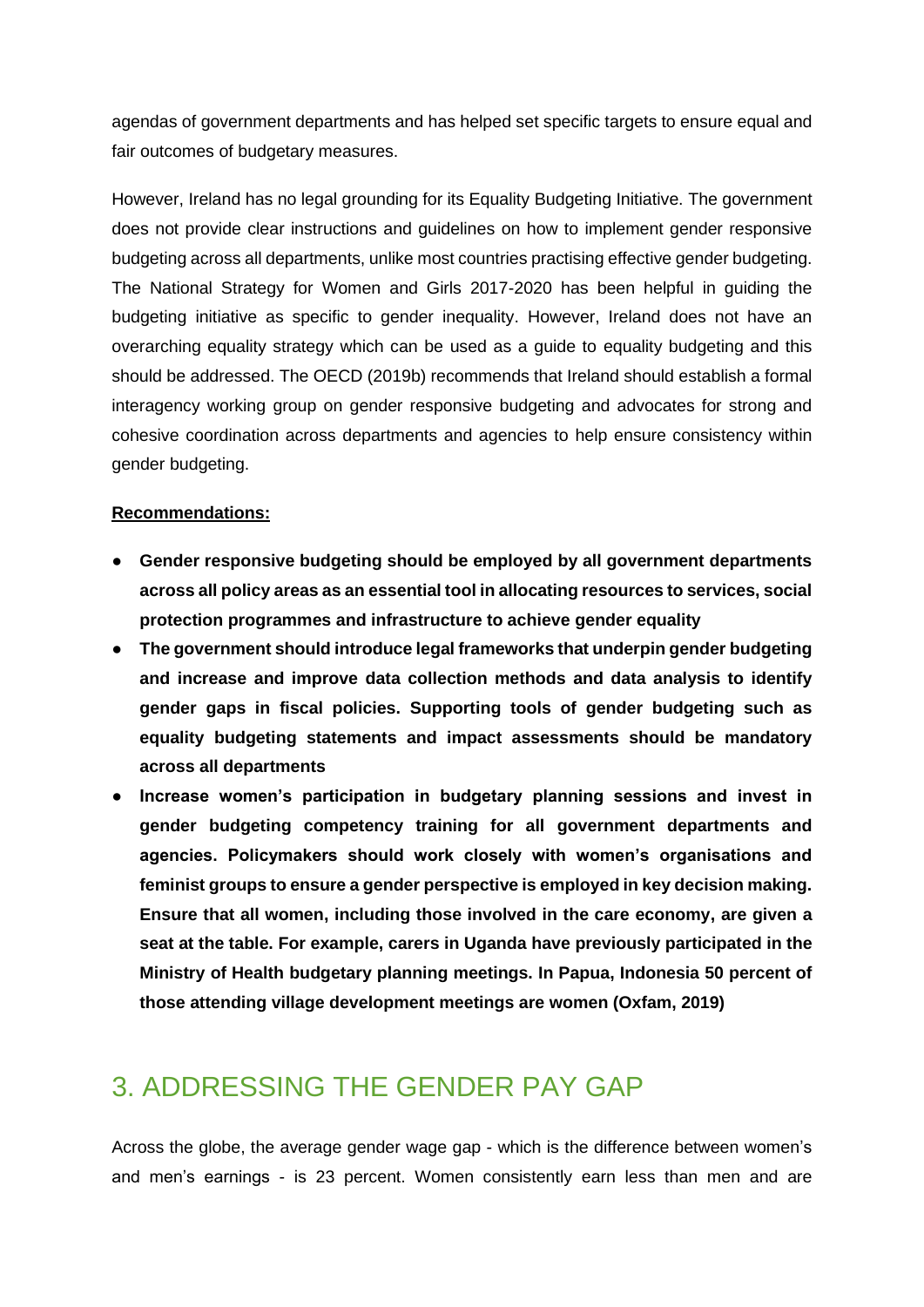concentrated in the lowest paid and least secure work (UN, 2015). In countries with deeply entrenched gender inequalities and where women are predominately in informal low paid sectors, the pay gap is even higher. Where various social and economic inequalities intersect with gender, the wage gap becomes higher again. The gender wealth gap encompasses women's earnings along with assets, savings and investments. In 2019, Credit Suisse estimated women's share of global wealth to be 40 percent.

While Ireland has made significant strides towards achieving gender equality in recent years, the gender pay gap remains an issue. The gender pay gap in Ireland stands at 13.9 percent. It is lower than the European average of 16.7 percent, making Ireland the 11th lowest in the European Union (EU) (EU Commission, 2014). However, it remains an issue that prevents the realisation of full gender equality. The roots of the gender pay gap in Ireland run deep, they are complex and nuanced and will require multiple strategies and collaboration across all sectors in order to close the gap. Women's labour force participation has doubled since the 1980s, however access to economic opportunities in Ireland remains divided among gender lines (IBEC, 2018). Causes of the gender pay gap in Ireland include but are not limited to:

#### 1. The Labour Market remains segregated

In Ireland women dominate occupations centered in the education, healthcare and caring sectors. Jobs in these sectors are often undervalued and underpaid. They are also the sectors most dependant on adequate state funding. Gender segregation of the labour market stems from social norms and assigned gender roles. The expectation of certain roles as 'women's work' or 'men's work' extends to education choices and in some cases limits career opportunities that may yield higher incomes for women. This is apparent in Ireland across various sectors. For example, research has shown that just 25 percent of those working in Science, Technology, Engineering and Mathematics (STEM) in Ireland are women (Daly et al, 2018).

#### 2. Perpetuation of Harmful Gender Stereotypes

Harmful gender stereotypes devalue the role of women in society and the economy and dictate which areas are and are not suitable for women to work in. Oxfam believes that harmful norms restrict women's mobility outside of the home and place higher value on roles obtained by men. Roles that are seen as suitable for women are valued less and, in some cases, women occupying these roles are paid less. In 2016, the Irish government committed to holding a referendum on Article 41.2 of the constitution which implies that a woman's place is within the home. To date this referendum has not been held. Articles such as this do little to change attitudes towards gender roles and further entrench gender inequalities within society.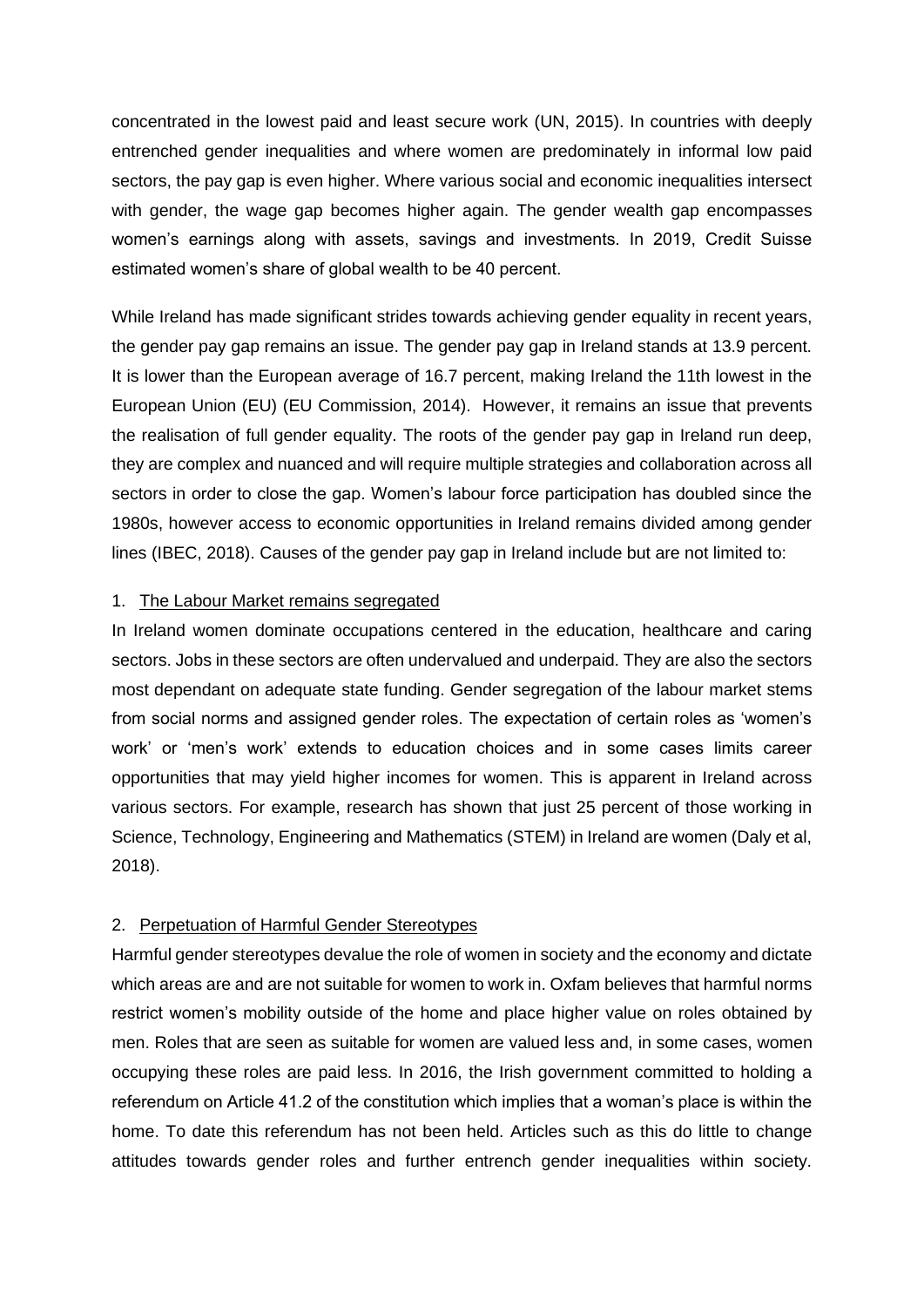#### 3. Balancing paid work and unpaid care work

Women spend significantly more time on unpaid care work than men. This restricts women's ability to participate in the labour force. Employment rates in Ireland remain equal until a drop off in the rate of female employment in those aged 29-39, the typical childbearing years. In 2019, according to the Central Statistics Office (CSO), participation rates of women in the labour force in Ireland was 56 percent in comparison to 68.4 percent of men. Female participation rates in Ireland remain slightly lower than the EU average of 57.9 percent. When assessing the participation rates of people with children, the gap widens further - men with children had a participation rate of 88.2 percent in the second quarter of 2019, while the participation of women with children was significantly lower at 68.1 percent, invoking the so called 'motherhood penalty' (CSO, 2019).

Ireland continues to provide a relatively low level of state funding to childcare services and lacks investment in infrastructure for good quality, affordable childcare. Childcare costs in Ireland are among the highest in the EU. In 2019, the average full-time fee for childcare was €184 a week (EU Commission, 2019). Many parents struggle to finance childcare needs and this leads to women leaving paid employment to take up caring roles.

#### 4. Women are overrepresented in part-time roles

Research has shown that women are overrepresented in part-time roles, which are generally low paying (ESRI, 2019a). Women who are working less hours due to care responsibilities often have reduced benefits such as bonuses or pensions. Women who have to take time out of paid work for care responsibilities find it more difficult to progress to senior or managerial positions, thus widening the gender pay gap even further. Men are over-represented in managerial positions while women in developed countries are concentrated in the service industry, where the pay is less than the national average (UN, 2016).

Following on from a longitudinal study of ageing in Ireland, the Economic and Social Research Institute (ESRI, 2019b) published a report that revealed that there is a gender pension gap of 35 percent in Ireland. Like the gender pay gap, the causes of the gender pension gap are complex and multifactorial. As women in Ireland are over-represented in the low paid sector, they may not have access to private pension schemes. Women are also more likely to have to leave paid employment to take up unpaid care work of children or the elderly and thus many do not have enough contributions for a full state pension at retirement age. Closing the gender pay gap, increasing gender equality in the care economy, promoting women's economic empowerment and investing in strengthening pension provision will help to reduce the gender pension gap.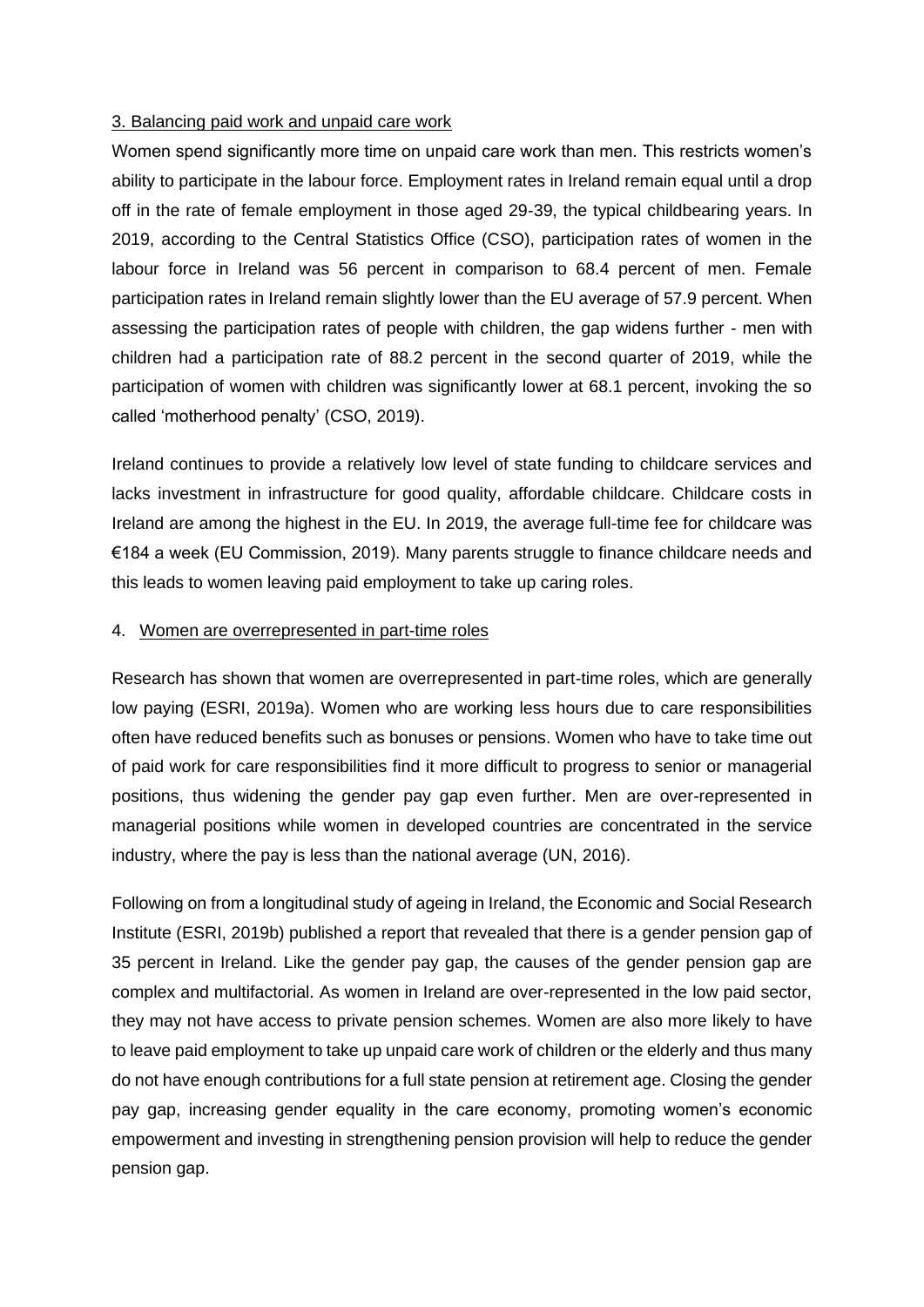The Gender Pay Gap Information Bill (2019) aimed to amend the Employment Equality Act (1998). If enacted into law, it would require certain companies to comply with mandatory reporting on gender pay gaps and to account for the nature and scale of any differences in pay between men and women. (The Gender Pay Gap Information Bill, 2019)

#### **Recommendations:**

- **The government should ensure decent incomes, secure employment contracts and safe working environments for women. Labour and wage standards should be assessed to ensure that domestic workers, migrant workers and those employed in the informal sector are protected by legislation**
- **The government should work in collaboration with trade unions and workers with the aim to increase minimum wages to the living wage**
- **Ireland should review the pension system so women do not lose pension incomes as a result of leaving the workforce for care responsibilities**
- **The government should increase efforts to support women to achieve decent wages. This can be best done by legislating for all workers to have the right to collectively bargain in relation to pay and conditions with their employer. Governments should ensure laws are in place that protect the rights of women workers to unionize and strike and rescind laws in opposition to those rights**
- **Tackle social norms regarding roles of women and promote positive attitudes to women in the workplace through public campaigns and education initiatives**
- **Invest in easily accessible pathways for all women to education, training and upskilling. Encourage upskilling and training of low paid workers**
- **The government should utilise the 4 R's framework in relation to Care Work-Recognise, Reduce, Redistribute and Represent care work. Investments should be made in public services which will reduce and redistribute care work such as free universal health care, social protection programs and childcare. The government should adopt gender sensitive tax policies which maximise fiscal space for women's empowerment**
- **Ireland should increase investment in early years education to bring expenditure in line with UNICEF recommendation of 1 percent of GDP**
- **Government and businesses should recognise and redistribute women's unpaid care work through provision of paid parental leave, flexible working hours and through campaigns which encourage men to do their share of care work. Women who are involved with care work should be consulted in terms of policy and decision making to ensure their needs are truly reflected**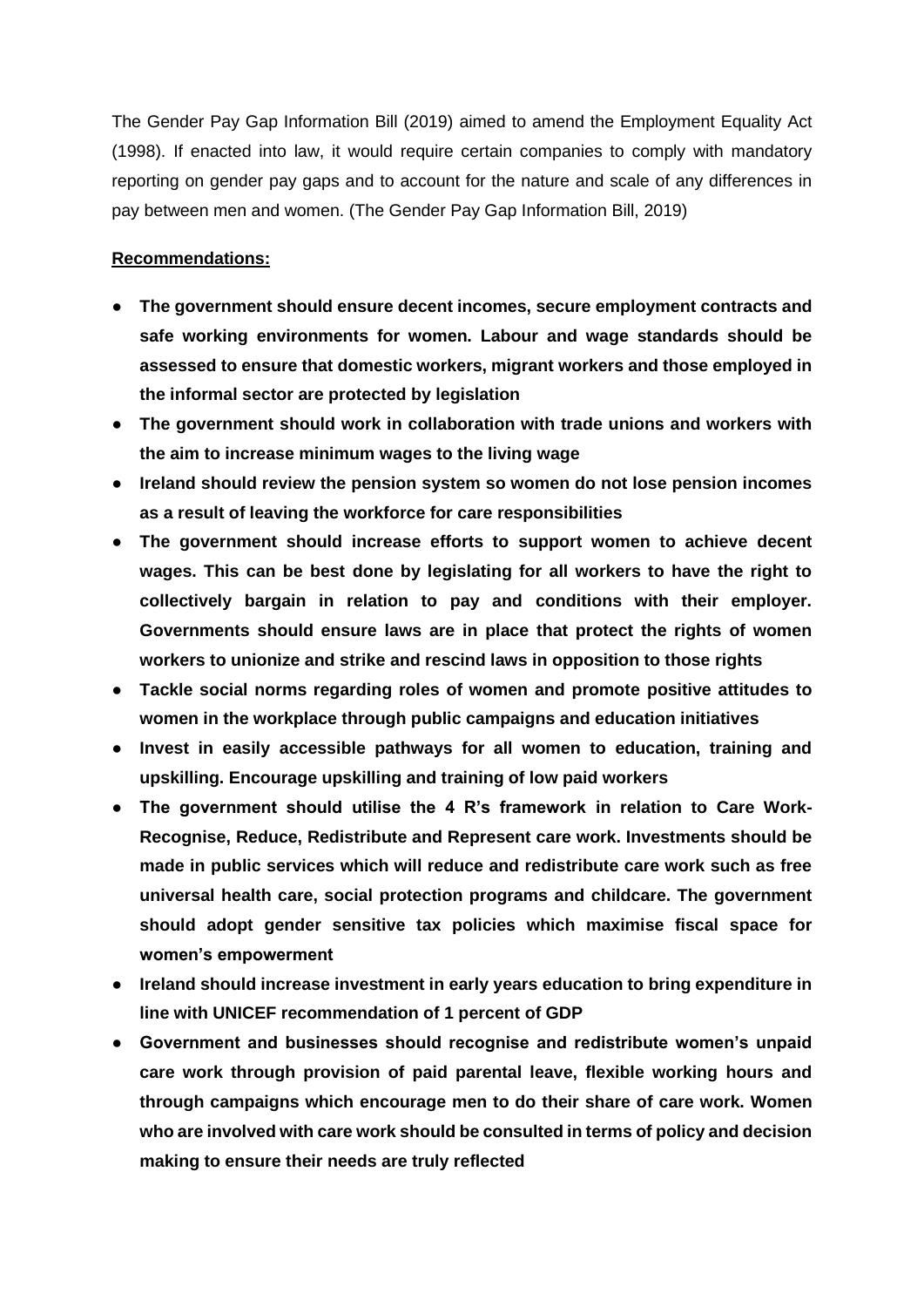- **The government should prioritise the enactment of The Gender Pay Gap Information Bill 2019 and disaggregated data collection methods should be improved to obtain a clearer picture of issues relating to the gender pay gap**
- **Ireland should hold a referendum on Art.41.2 of the constitution as soon as possible to amend the language so it is gender neutral and includes a statement on the value of care to Irish society**
- **All actors should support women's collective enterprises and cooperatives by providing training and integrating them fairly into supply chains**

# 4. ACHIEVING GENDER EQUALITY IN LEADERSHIP AND PARTICIPATION

Centuries of women being viewed as inferior and unsuitable for the public and economic sphere has become so ingrained in our social institutions that progress is proving to be slow in this area. In this context, temporary, affirmative action measures such as the utilisation of gender quotas in positions of decision-making have proven successful and helped bring about institutional change by creating a mass of women at the top. The United Nations has called for the creation of positive working environments in which women can take up leadership roles (UN, 2015).

Oxfam Ireland acknowledges that change like this takes time. It involves challenging social norms and attitudes towards women in the workplace as well as changing the structure and operation of economic, political and social institutions. A growing number of countries have introduced gender quotas to enhance women's representation. More than 100 countries currently have gender quota systems, the majority of which have been introduced in the last 20 years (Oxfam, 2016). It is important to acknowledge that higher proportions of women in positions of decision-making does not necessarily guarantee gender equality; it cannot simply be a case of 'add women and stir,' as highlighted by feminist activist Charlotte Bunch. Certainly, quotas are useful in that they strengthen the collective voice of women who come together to raise the profile of gender concerns within society or within a company or institution. However, the structural inequalities that prevent or restrict women from taking up leadership positions across all spheres including economic, social and political need to be addressed. Therefore, the establishment of gender quotas should be tailored to each country context and supported by other measures to promote gender equality.

In Ireland, women occupy less influential decision-making positions than their male counterparts. Only 13.2 percent of board members of public listed companies in Ireland are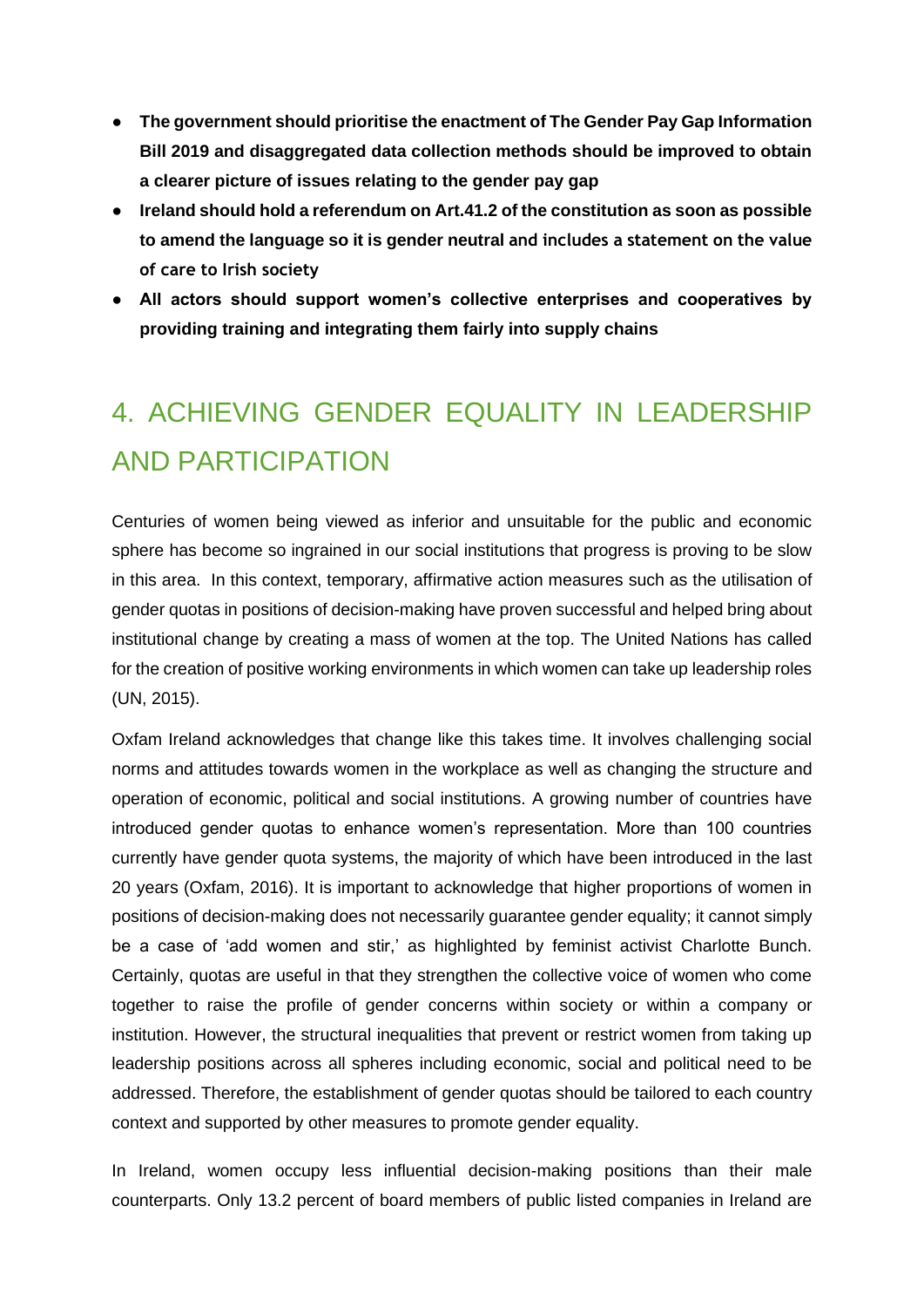women (European Commission, 2019). In 2016, the World Economic Forum calculated that it will take 170 years for women and men to be employed in the same numbers, be paid the same and hold the same levels of seniority, if progress continues at the current rate.

Oxfam Ireland believes that gender quotas can be used as an effective tool in the fight against gender inequality. In certain contexts, such as business or politics where progression of gender equality is slow, gender quotas can be used to 'fast track' change. While it is positive that many organisations are now introducing voluntary gender targets in relation to their boards, these are still aspirational goals. Legislative quotas, on the other hand, are binding and mandatory with non-compliance attracting sanctions. The international evidence is clear that a reliance on targets will not deliver significant progress on gender imbalance on corporate boards, this will require a quota.

Gender quotas are not a complete solution; however, they offer a solid start in achieving gender equality in political spheres. Gender quotas are becoming a regular part of political life and are a talking point in electoral campaigns. A study published in the American Economic Review journal assessed the impact and value of implementation of gender quotas for candidate selection in Sweden's Social Democratic Party from 1993-2014. Overall the study found that gender quotas increased female leadership in the party but also increased the competence of those elected. The study found that the quotas did not affect principles of meritocracy (Besley et al, 2017). In Ireland, the Electoral Amendment Political Funding Bill introduced an electoral gender quota for the first time. The Act stated that political parties that did not have at least 30 percent of each gender would have their funding cut by up to 50 percent, this quota is due to rise to 40 percent by 2024 (Electoral Amendment Act, 2012). Historically, politics and government in Ireland have been highly male-dominated. Research has revealed the link between low levels of women in decision-making positions and poorer outcomes for women and issues of gender equality (Fawcett, 2017). Women continue to be underrepresented in government and policy-making positions in Ireland. The most recent general election in February 2020 saw the number of female TDs elected to the Dáil rise by one to create a total of 36. Currently only 22.5 percent of all TDs elected are women. The number of constituencies with no female TD has fallen from 21 in 2016 to 12 in 2020 (Oireachtas, 2020).

While some progress has been made in Ireland, there is a long way to go to have equal and fair representation of women in government. Oxfam Ireland believes that gender quotas are an important step to female representation, however wider gender inequalities continue to create barriers to women's political participation. Research by the National Women's Council of Ireland in 2019 found that women are significantly underrepresented in local governments.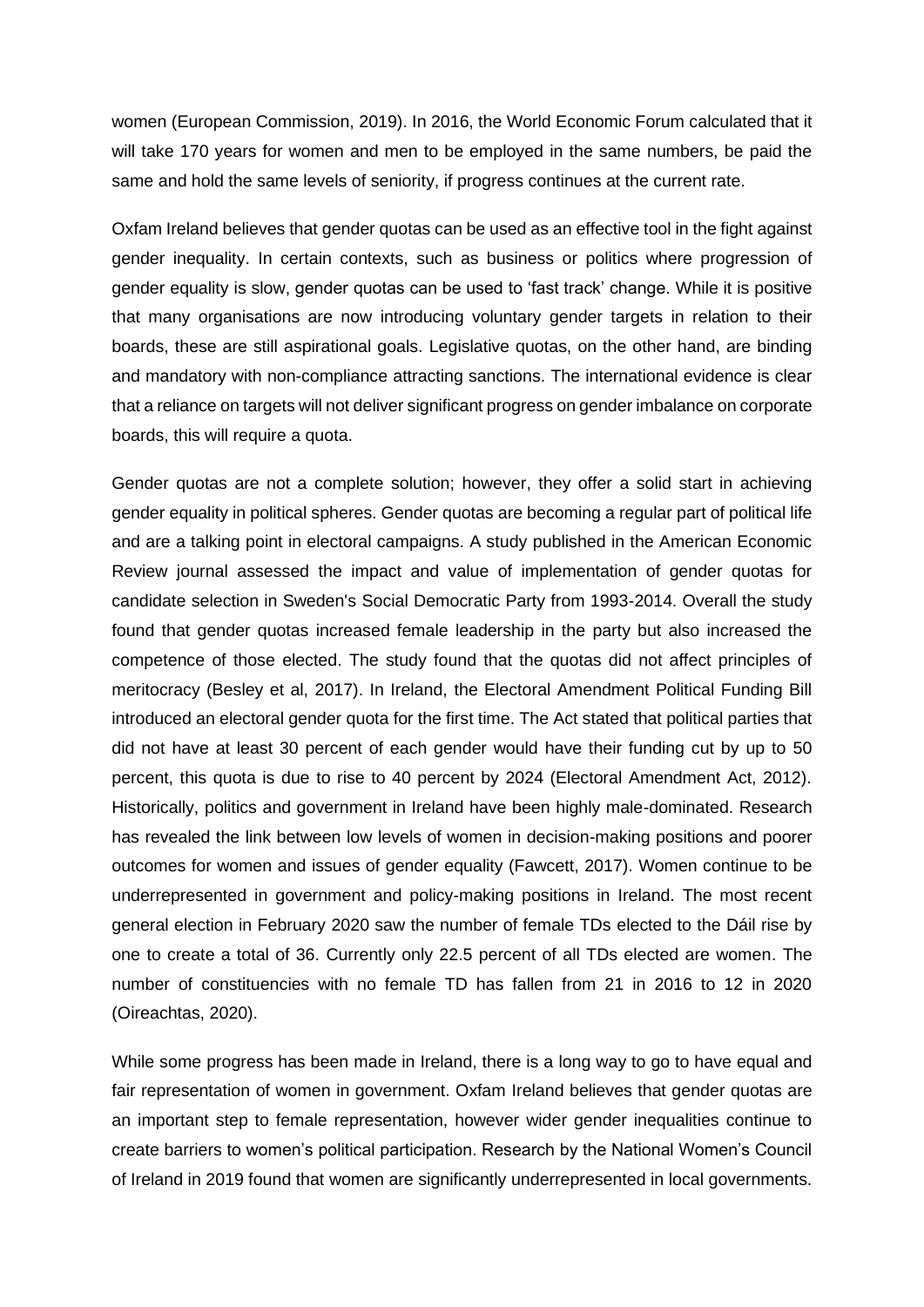In the 2019 local elections, only 226 female candidates or 24 percent of women were elected to local government. The report found that gender imbalances in local government have a significant effect on women's representation in the higher institutions such as the Dáil.

The political system and infrastructure are highly gendered and can be an unsupportive environment for women. The disproportionate care role of women has been identified as a significant barrier for women entering politics. Campaigning and canvassing for elections is time intensive and this makes it more difficult for women candidates who often have to combine paid work, unpaid care work and political duties. In a predominantly male environment, systemic and structural barriers continue to suppress women's political participation. Gendered social norms, disproportionate responsibility for unpaid care work, sexist party politics and women's concentration in low paid work hinder opportunities for political participation and fulfilment of leadership roles within government. Lack of flexible parental leave, lack of entitlement to maternity leave, long working hours and the high cost of childcare in Ireland also restricts women's participation in political life (NCWI, 2019). Addressing gender inequalities in the care economy, challenging societal gender norms, closing the pay gap, promoting a feminist economy and implementing effective gender budgeting across all departments will help to remove barriers to women's political participation.

#### **Recommendations**

- **Legislate a 40% quota for gender balance on all non-state Irish company boards**
- **Legislate for a quota system to be extended to local elections with an initial quota of 30% women's representation in the Local Elections 2024**
- **Introduce an entitlement to maternity/adoptive leave for women councillors and women TDs**
- **Political parties and government departments should promote women's political participation and inclusion and invest in measures which will support this. Resources should be allocated so that women from all backgrounds in Ireland are not excluded from the possibility of participation in leadership positions**
- **The government should promote and increase awareness of gender quotas as a management tool for progressing gender equality in Ireland through public information campaigns. There should be a particular focus on increasing female political representation at local and national levels and recognition of the value of gender quotas. Gender norms and stereotypes regarding division of labour and sexist attitudes towards women in leadership positions and decision-making positions should be challenged at all levels**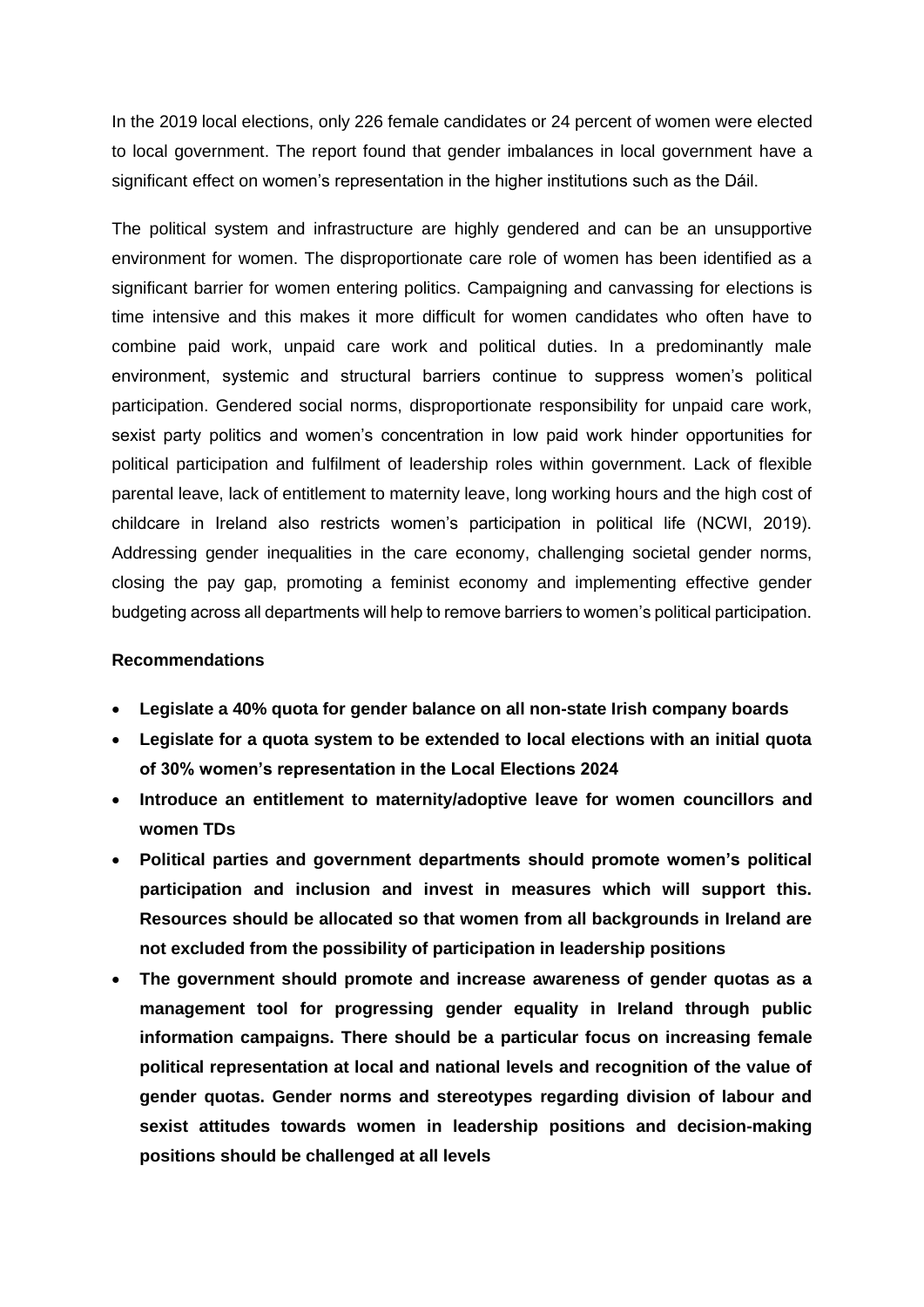- **The government should utilise the 4R's framework to tackle women's disproportionate time spent on care work and increase women's opportunities to participate in political, economic and social spheres and promote gender equality**
- **Investment should be made in women's education and training to increase opportunities to progress to senior levels and leadership positions. Organisations such as Women for Election who train women interested in running for political office should be promoted and supported. Adequate funding should be provided for organisations such as National Collective of Community Based Women's Networks (NCCWN) and Women's Political Caucuses that promote women in politics and support women who wish to participate at local and national levels**

# 5. ACHIEVING GENDER EQUALITY IN THE CARE ECONOMY

According to the International Labour Office (ILO), women and girls put in 12.5 billion hours of care work a day (ILO, 2018). The monetary value of unpaid care work globally for women aged 15 and over is at least \$10.8 trillion annually which amounts to three times the size of the global tech industry. Without intervention the burden of care that is placed on women stands to dramatically increase.

Ireland is no exception to this trend when it comes to care work where women undertake twice as much as men. Oxfam Ireland estimates that in Ireland, women's unpaid care work contributes at least €24 billion to the economy every year - the equivalent of 12.3 percent of the entire annual Irish economy. The responsibility for caring in Ireland is deeply gendered and severely unbalanced. The average time spent on care across the whole population is 16 hours per week with men spending 10.6 hours and women spending 21.3 hours a week on care. Among those who provide regular childcare, i.e. at least once a week, the mean weekly time is 35.2 hours averaging at 42.6 hours for women and 25.2 hours for men (ESRI, 2019a). Gender stereotypes that see men as the 'breadwinners' and women in the domestic sphere as caregivers has resulted in the majority of unpaid work such as cooking, cleaning and caring for children falling to women, regardless of whether they are also in paid employment. Due to this extra unpaid work, it is estimated that a woman on average works the equivalent of an extra four years over her lifetime than a man (ActionAid, 2016).

Women's responsibility for unpaid care work restricts the amount of time they have to pursue education and training and to engage with work opportunities. Professional care work is generally poorly paid and less secure than other sectors. Unpaid care work is the 'hidden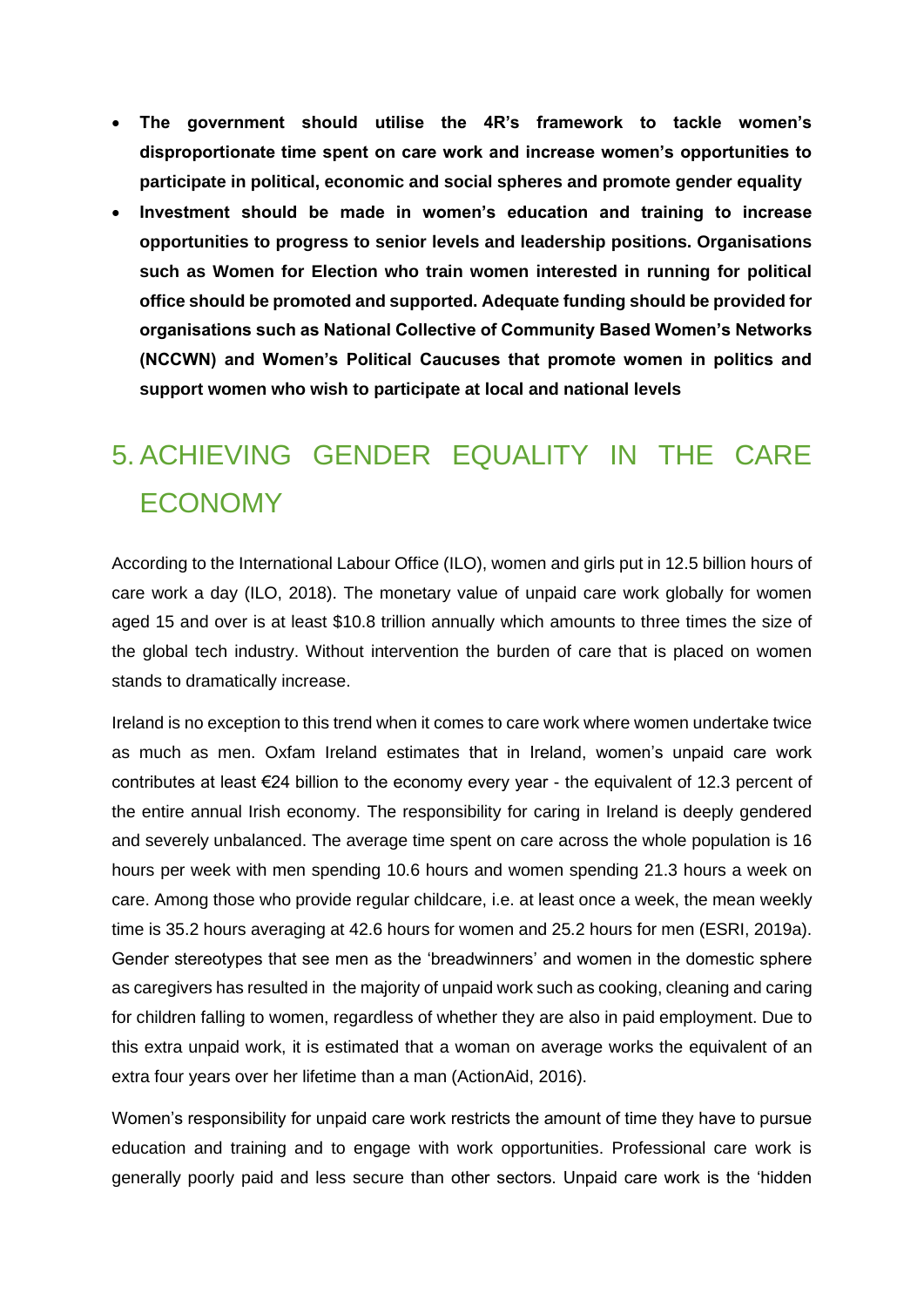engine' that keeps the wheels of our economies, businesses and societies moving. Yet care is often treated as non-work, with spending on care viewed as a cost rather than an investment. As with all policies working to achieve systematic gender equality, carers, both paid and unpaid, must be part of the decision-making processes at all stages of policy-making in order to ensure that it is participatory and truly reflective of the needs of those in the care economy. Oxfam Ireland believes in the transformative ability of the '4R's' framework that takes into account the principles of:

- **Recognition** of unpaid and poorly paid care work as a type of work or production that has real value
- **Reduction** of the total number of hours spent on unpaid caring through access to affordable and quality time-saving devices and care-supporting infrastructure
- **Redistribution** of unpaid care work more fairly within the household but also in shifting the responsibility of unpaid care work to the state and the private sector
- **Representing** the most marginalised caregivers to ensure that they have a voice in the design and delivery of policies, systems and services that affect their lives.

#### **Recommendations**

- **Invest in a cross-governmental national care system to address the disproportionate responsibility for care work done by women. This must include investments to deliver universal childcare, eldercare and care for people with disabilities**
- **Legislate to protect the rights of all carers and secure living wages for paid care workers. As part of the national care system, governments must ensure that legal, economic and labour market policies are in place to protect all carers in both informal and formal employment and monitor their implementation to ensure that they are paid a living wage**
- **Ireland should increase investment in early years education to bring expenditure in line with UNICEF recommendation of 1 percent of GDP**
- **Government and businesses should recognise and redistribute women's unpaid care work through provision of paid parental leave, flexible working hours and through campaigns which encourage men to do their share of care work. Women who are involved with care work should be consulted in terms of policy and decision making to ensure their needs are truly reflected**
- **Ireland should hold a referendum on Art.41.2 of the constitution as soon as possible to amend the language so it is gender neutral and includes a statement on the value of care to Irish society**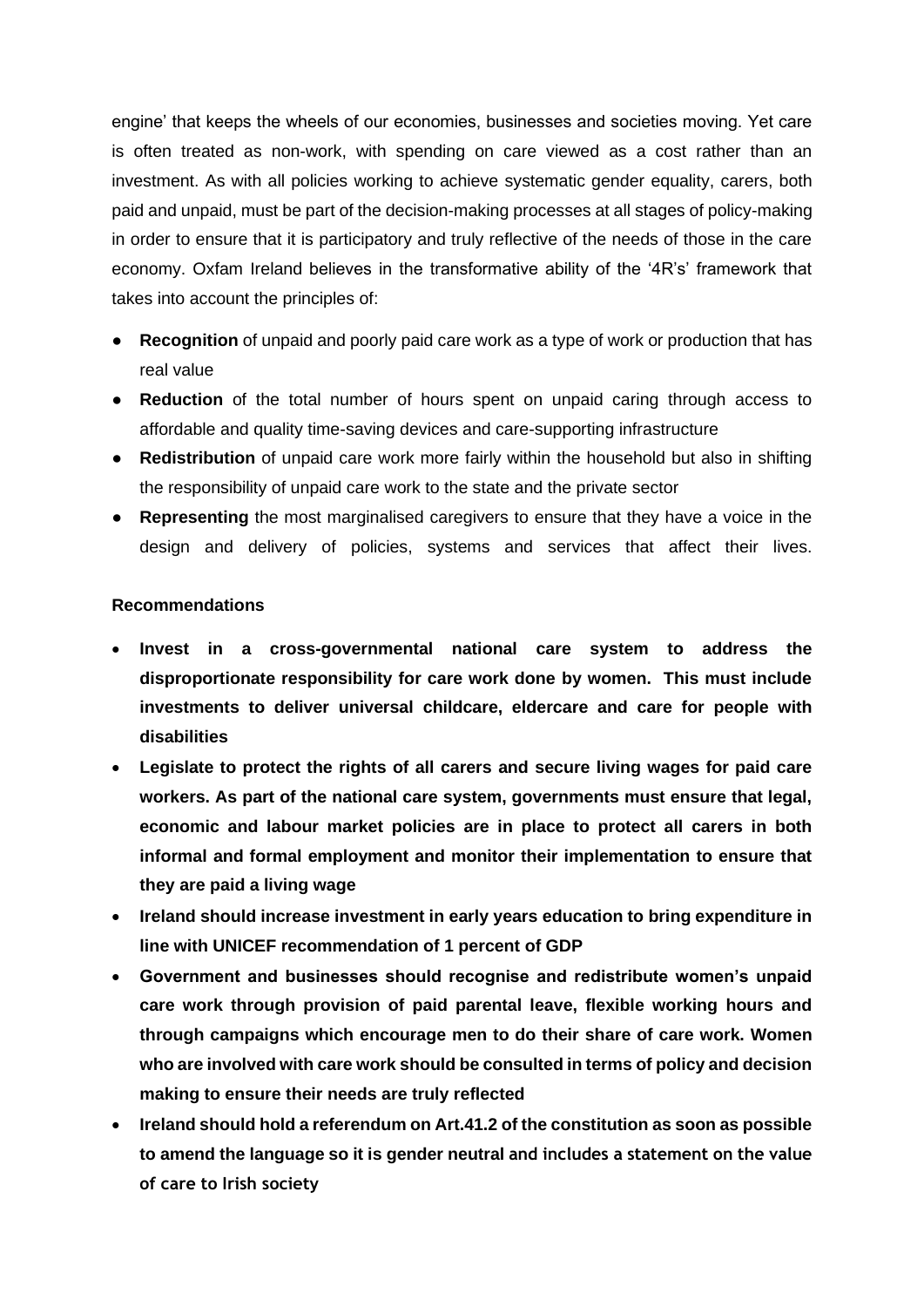- **Ensure that carers have influence on decision-making processes. Unpaid carers and care workers should participate at all levels in policy-making fora. Resources should also be invested into collecting comprehensive data that can better inform policy making and evaluate the impact of policies on carers. Women's rights actors, feminist economists and civil society experts on care issues should also be part of the decision-making processes**
- **Challenge harmful norms and sexist beliefs: as part of a national care system, governments need to invest in resources that challenge harmful norms and sexist beliefs that place the responsibility of care on women. These norms should be challenged through advertising, public communication and legislation. Men also need to step up to fill their responsibilities when it comes to care work**
- **Value care in business policies and practice: businesses should support the redistribution of care work through the provision of benefits and services such as creches, childcare vouchers and ensuring a living wage for care providers. Businesses should assume their responsibilities in meeting the Sustainable Development Goals by paying their fair share of taxes and implementing familyfriendly employment practices such as flexible working hours and paid leave.**

# 6. ENSURING IRELAND PLAYS A POSITIVE ROLE TO ENHANCE GENDER EQUALITY GLOBALLY

Development between different groups continues to be extremely uneven. Unequal gendered power relations need to be tackled from the perspective of development and aid in order to bring about transformative change. The changing global context means that Ireland's international development cooperation and humanitarian action needs to adapt accordingly. Successful aid ensures that gender justice is at its heart. A feminist approach to foreign policy and official development assistance (ODA) tackles the root causes of gender inequality, discrimination against women, girls and other minorities and challenges existing power structures that have benefited men whilst discriminating against women and girls globally. Aid is truly transformational when it addresses the root causes of structural and systematic inequalities and transforms systems of power. This helps countries to mobilise and sustain financing for their own development priorities; it assists citizens to realize their rights and demand the services and investments they need. It also supports communities to escape poverty sustainably as well as providing humanitarian assistance in times of crises. The feminist approach to foreign policy has been popularised by Swedish and Canadian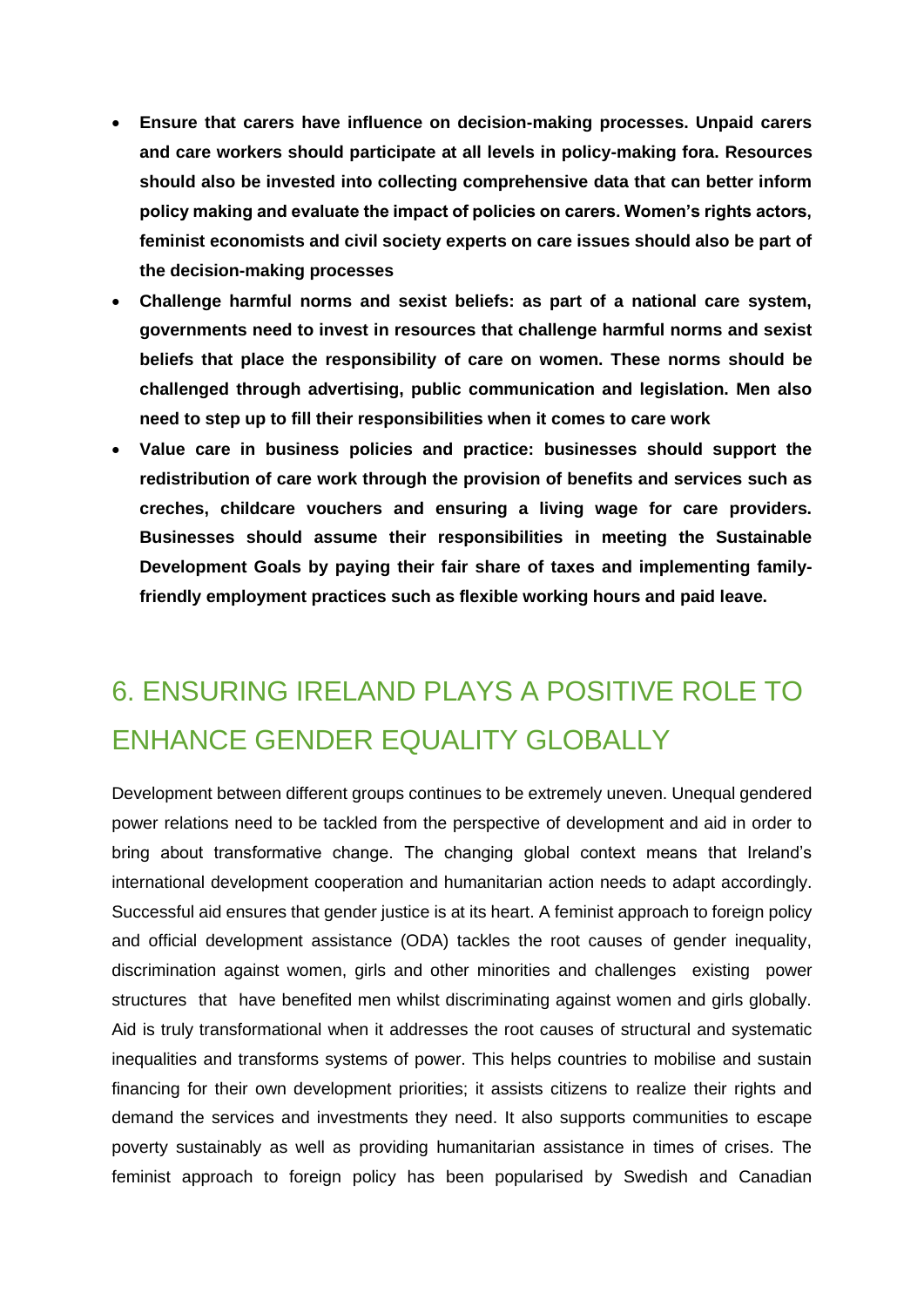Governments with the aim of tackling unequal power relations with bringing about transformational change. It aims to challenge mainstream global discourse around development and gender equality, not just to support women and girls but to include men and boys in the conversation in order to successfully challenge existing social norms such as toxic masculinity.

By increasing our expertise and partnering more strategically with NGOs and INGOs with experience, scale and reach Ireland can become a leader in innovative programming and aid. Oxfam Ireland encourages ownership as the core principle of development cooperation in order to deliver transformational change, we also urge the government to continue to champion human rights through multilateral diplomacy. It is imperative that Ireland continues working in partnerships that are collaborative and constructive in order to scale-up Ireland's global footprint and improve the effectiveness and efficiency of the aid that we contribute.

The feminist approach to foreign policy is underpinned by a number of key feminist principles:

- 1. **Transformative Change:** addressing the root causes of discrimination and oppression at all levels in society rather the focusing on improving the capabilities of women and girls to deal with these injustices.
- **2. Recognising power and privilege:** lack of power and privilege must be recognised as key determinants of poverty and the subordination of women. The patriarchal structures that maintain unequal divisions of power, influence and resources must also be recognised. Gender equality analysis is a key tool that can be used to identify power imbalances.
- **3. Localisation and Women's Rights Actors:** involving local actors in all stages of the development process is key. In feminist foreign policy, women are seen as key agents of change in peace operations and peace building rather than victims. Local and national Women's Rights Organisations should be supported and included in every step of the process.
- **4. Honouring context and complexity:** it is important to recognise the need for nuanced and context-specific approaches rather than applying a one-size-fits-all model. This requires acknowledging and accepting that partners in the country have a better understanding than donors and NGOs and they should take the lead.
- **5. Intersectionality:** coined in the 1990s, the intersectional approach involves acknowledging the added layers of discrimination as a result of gender, race, class, age, sexuality etc. A program can be better framed, the analysis more thorough and outcomes more likely to be sustainable if an intersectional approach is taken.
- **6. Agency and Empowerment:** this involves moving away from the idea of women as poor and powerless and needing assistance from the global north to empower them. A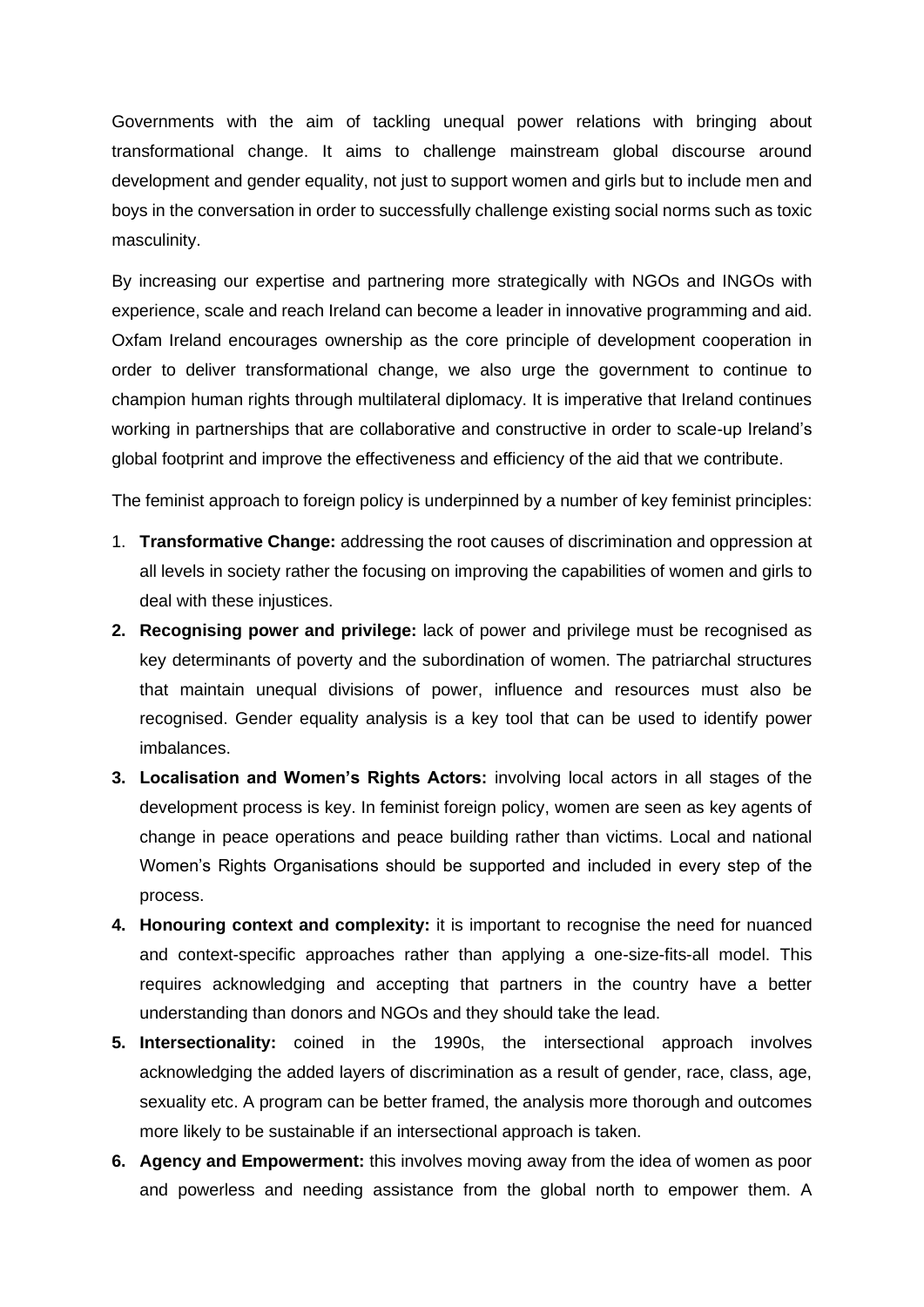feminist approach to foreign policy is about supporting women's agency and decisionmaking whilst tackling the multiple forms of discrimination experienced by different women and other minorities. Women should be included at every step of the design, programme implementation and evaluation processes.

- **7. Do No Harm:** governments and NGOs must continuously adhere to ethical practices and standards. It is vital that safeguarding and protection policies are in place and are updated regularly.
- **8. Feminist Monitoring, Evaluation and Learning (MEL):** donors must take a step back and allow women's rights organisations (WROs) to define the effectiveness of a program. This involves working with WROs to develop indicators. Learnings should also be shared mutually between donors, NGOs and local WROs.
- **9. Walk the Talk:** governments and NGOs adopting a feminist approach to foreign policy must work to become feminist organisations from the inside. This includes ensuring all voices are valued and heard, challenging power structures within organisations and educating and training about gender-related attitudes and norms.

The OECD (2019a) reports that 62 percent of the funding for ODA programming for 2016 - 2017 was gender blind. Ireland has played a central role in the development of the SDGs and has pushed for the development of the underlying principle 'leave no one behind.' Considerable steps forward are also seen in the new Irish Aid Policy 'A Better World' where feminist language surrounding intersectionality, agency and empowerment is used. However, according to Irish Aid, gender equality is placed in the same sector as human rights which received over eight percent of the official development assistance (ODA) budget in 2017. Just 15 percent of the budget was allocated to support civil society and it is unclear how much of that was received by WROs. However, if Ireland is to adopt a feminist approach to foreign policy the current system that facilitates tax avoidance by multinational companies, undermining developing countries needs to be addressed.

#### **Recommendations**

- **Ireland must deliver on its commitment to spend 0.7 percent of the gross national product on Official Development Assistance (ODA)**
- **Ireland must adopt a transformative approach when it comes to foreign policy that tackles the root causes of gender inequality and existing patriarchal power structures**
- **A twin-track approach should be taken, meaning that standalone pillar to achieve gender equality and access to women's rights should be accompanied by effective gender mainstreaming in every sector**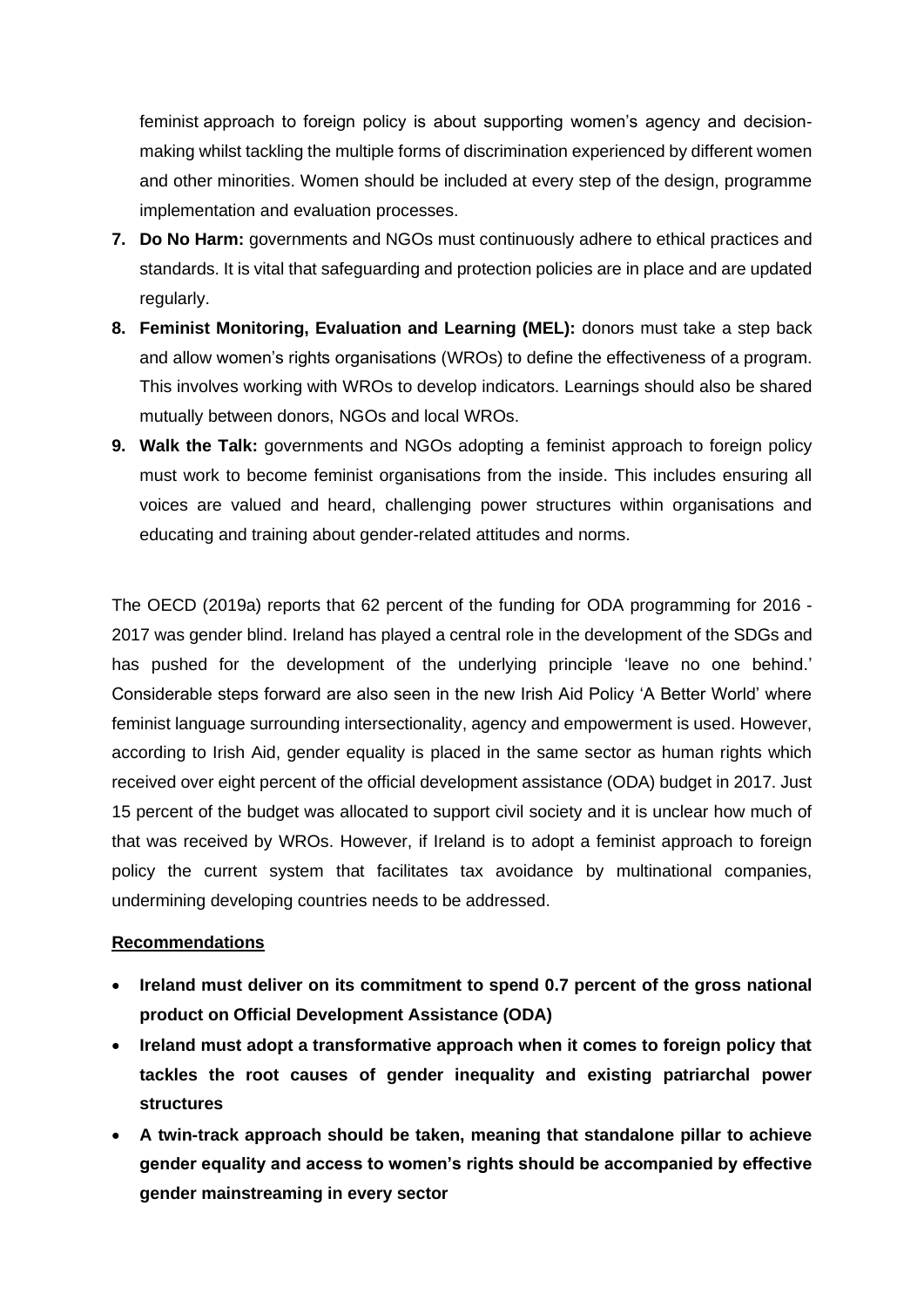- **The support for women's rights organisations should be a central part of the mandate to achieve gender equality**
- **An intersectional approach should be implemented to account for the multiple discriminations a woman may face due to race, gender, sexuality, age, ability etc.**
- **All programming should be participatory deriving from the feminist principles of empowerment, autonomy and agency**
- **Internal structure within NGOs and government should work to develop a feminist approach to their internal systems and mandates**
- **Ireland's aid commitments should avoid focusing on large scale projects that support the industrialization of agriculture and instead prioritise investment that will boost incomes and security for the poorest people, especially women**
- **The Irish government should actively support the full participation of women in conflict prevention, peacebuilding and recovery and support initiatives to address conflict-related sexual violence**

## 7. CONCLUSION

There is much to be done in Ireland to improve the level of gender equality within the Irish political, economic and social landscape, not least with regards to closing the gender pay-gap, implementing gender quotas and gender-budgeting and recognising and reducing unpaid care work. However, it is vital that gender equality and feminist ideologies are considered with regards to Ireland's global footprint. The employment of an ethical feminist framework is the most effective way to bring about wide-spread social justice in order to tackle growing inequality. A mainstream approach to international development and foreign policy poses huge risks to women in the global south as initiatives that do not include the use of gender analysis tools stand to exacerbate harmful phenomena such as violence against women, rigid gender stereotypes and norms and massive economic equality.

Gender equality is not just the concern of women, it is the concern of everyone. Inequalities continue to be perpetuated by harmful social norms and discrimination. It is not just women and girls that suffer because of gender inequalities. Antiquated norms pervade societies and toxic masculinity prevails across the globe, causing harm to all in society including men and boys. Change is possible. However, it will take bold policy changes and effective government and civil society collaboration if gender equality is to be achieved. Ireland must concentrate its efforts to achieve gender equality as part of its global impact. Increased investment in key services such as childcare, healthcare and education can reduce the burden of unpaid work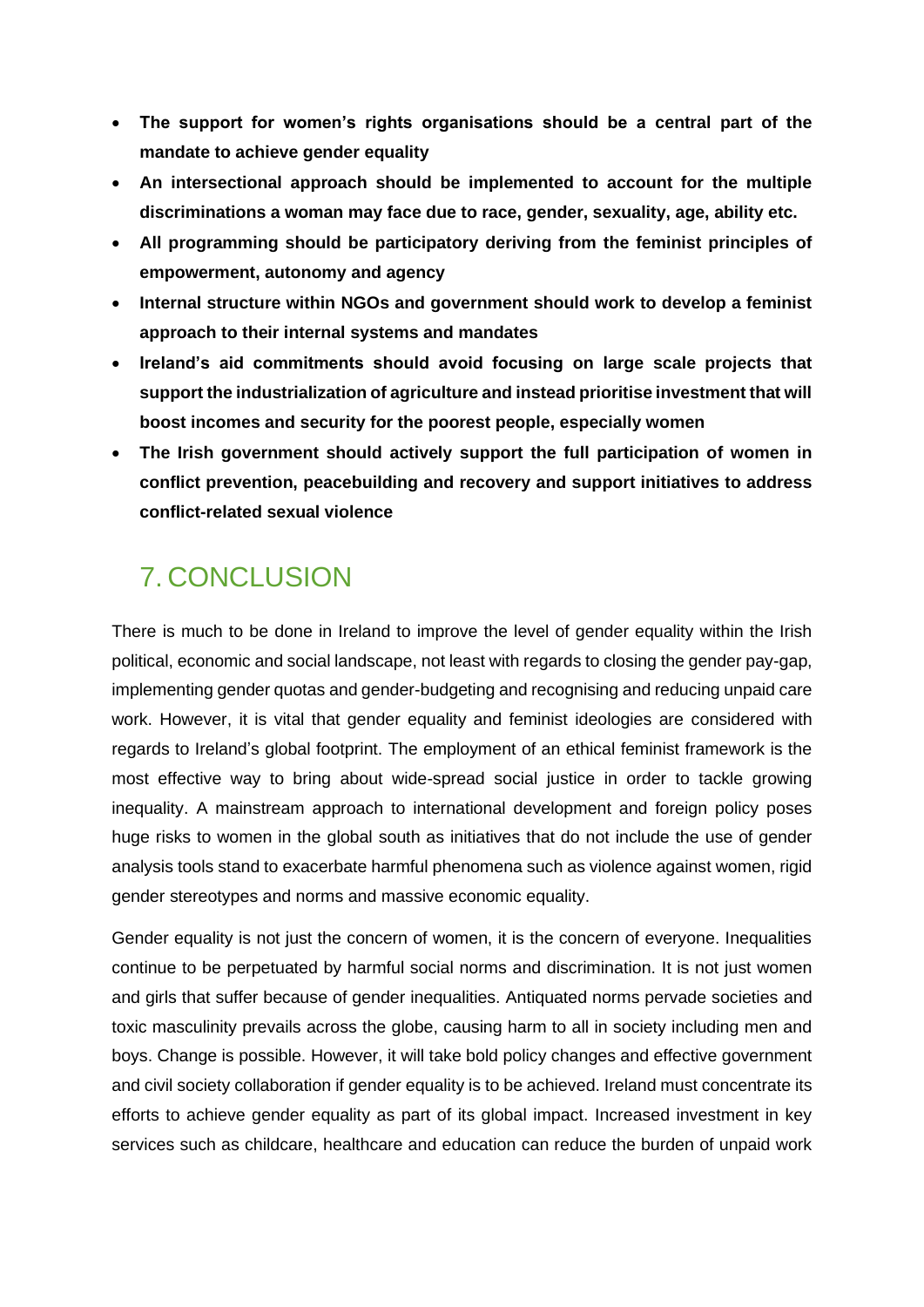on women and create pathways to increased economic participation, thereby helping to close the pay gap and increase gender equality in Ireland and around the globe.

### BIBLIOGRAPHY

ActionAid International (2016) *Not Ready, Still Waiting: Governments have a long way to go in preparing to address gender inequality and the SDGs, ActionAid International*, Available at: [https://actionaid.org/sites/default/files/not\\_ready\\_still\\_waiting.pdf](https://actionaid.org/sites/default/files/not_ready_still_waiting.pdf) (Accessed 23 February 2020)

Beijing Declaration and Platform For Action (1995) UN Doc: A/Con.177/20/95. Available at: [https://www.un.org/en/events/pastevents/pdfs/Beijing\\_Declaration\\_and\\_Platform\\_for\\_Action.pdf](https://www.un.org/en/events/pastevents/pdfs/Beijing_Declaration_and_Platform_for_Action.pdf) (Accessed 25 February 2020)

Besley, T, Folke, O, Persson, T and Rickne, J (2017) 'Gender quotas and the crisis of the mediocre man: theory and evidence from Sweden'. *American Economic Review.* ISSN 0002-8282, Available at

[http://eprints.lse.ac.uk/69193/1/Besley\\_Gender%20quotas\\_2017.pdf](http://eprints.lse.ac.uk/69193/1/Besley_Gender%20quotas_2017.pdf) (Accessed 27 February 2020)

Budlender, D (2008) *Gender and development programme paper number 4: The Statistical Evidence on Care and Non-Care Work across Six Countries,* United Nations Research Institute for Social Development, available at:

[http://www.unrisd.org/80256B3C005BCCF9/\(httpAuxPages\)/F9FEC4EA774573E7C1257560003A96](http://www.unrisd.org/80256B3C005BCCF9/(httpAuxPages)/F9FEC4EA774573E7C1257560003A96B2/$file/BudlenderREV.pdf) [B2/\\$file/BudlenderREV.pdf](http://www.unrisd.org/80256B3C005BCCF9/(httpAuxPages)/F9FEC4EA774573E7C1257560003A96B2/$file/BudlenderREV.pdf) (Accessed 22 February 2020)

Central Statistics Office (2019) *Labour Force Survey - Quarter Two 2019*, Available at:

<https://www.cso.ie/en/releasesandpublications/er/lfs/labourforcesurveyquarter22019/> (Accessed 28 February 2020)

Credit Suisse (2019). *Global Wealth Report 2019,* Available at: [https://www.credit-suisse.com/about](https://www.credit-suisse.com/about-us/en/reports-research/global-wealth-report.html)[us/en/reports-research/global-wealth-report.html](https://www.credit-suisse.com/about-us/en/reports-research/global-wealth-report.html) (Accessed 21 February 2020)

Daly, E., Farrell, G., Grimson, J. and Smeaton, A. (eds). (2018). *[Fixing the leaky pipeline and](https://www.ria.ie/news/science-committees-engineering-and-computer-sciences-committee/fixing-leaky-pipeline-and)  [retaining our talent.](https://www.ria.ie/news/science-committees-engineering-and-computer-sciences-committee/fixing-leaky-pipeline-and) A summary report on a one-day event held at the Royal Irish Academy on 26 September 201*7. Dublin: Royal Irish Academy and Engineers Ireland, Available at[:https://www.ria.ie/sites/default/files/report\\_final\\_version-1\\_0.pdf](https://www.ria.ie/sites/default/files/report_final_version-1_0.pdf) (Accessed 27 February 2020)

Department of Foreign Affairs (2015) *The Global Island, Ireland's Foreign Policy for a Changing World,* Available at:

[https://www.dfa.ie/media/dfa/alldfawebsitemedia/ourrolesandpolicies/ourwork/global-island/the-global](https://www.dfa.ie/media/dfa/alldfawebsitemedia/ourrolesandpolicies/ourwork/global-island/the-global-island-irelands-foreign-policy.pdf)[island-irelands-foreign-policy.pdf](https://www.dfa.ie/media/dfa/alldfawebsitemedia/ourrolesandpolicies/ourwork/global-island/the-global-island-irelands-foreign-policy.pdf)

(Accessed 25 February 2020)

Department of Foreign Affairs and Trade (n,d) *Ireland and the OECD*, Available at: <https://www.dfa.ie/prep/paris/ireland-and-the-oecd/ireland-oecd-relationship/> (Accessed 28 February 2020)

Department of Justice and Equality ( 2017) *National Strategy for Women and Girls 2017-2020: Creating a Better Society for All,* Available at : [http://justice.ie/en/JELR/National\\_Strategy\\_for\\_Women\\_and\\_Girls\\_2017\\_-](http://justice.ie/en/JELR/National_Strategy_for_Women_and_Girls_2017_-_2020.pdf/Files/National_Strategy_for_Women_and_Girls_2017_-_2020.pdf)

[\\_2020.pdf/Files/National\\_Strategy\\_for\\_Women\\_and\\_Girls\\_2017\\_-\\_2020.pdf](http://justice.ie/en/JELR/National_Strategy_for_Women_and_Girls_2017_-_2020.pdf/Files/National_Strategy_for_Women_and_Girls_2017_-_2020.pdf) (Accessed 20 February 2020)

Department of Children and Youth Affairs, (2019) *Press Release: Minister Zappone publishes new data on the cost of early learning and care and school age childcare to families,* Available at: [https://www.gov.ie/en/news/675a67-minister-zappone-publishes-new-data-on-the-cost-of-early](https://www.gov.ie/en/news/675a67-minister-zappone-publishes-new-data-on-the-cost-of-early-learning-an/)[learning-an](https://www.gov.ie/en/news/675a67-minister-zappone-publishes-new-data-on-the-cost-of-early-learning-an/) (Accessed 28 February 2020)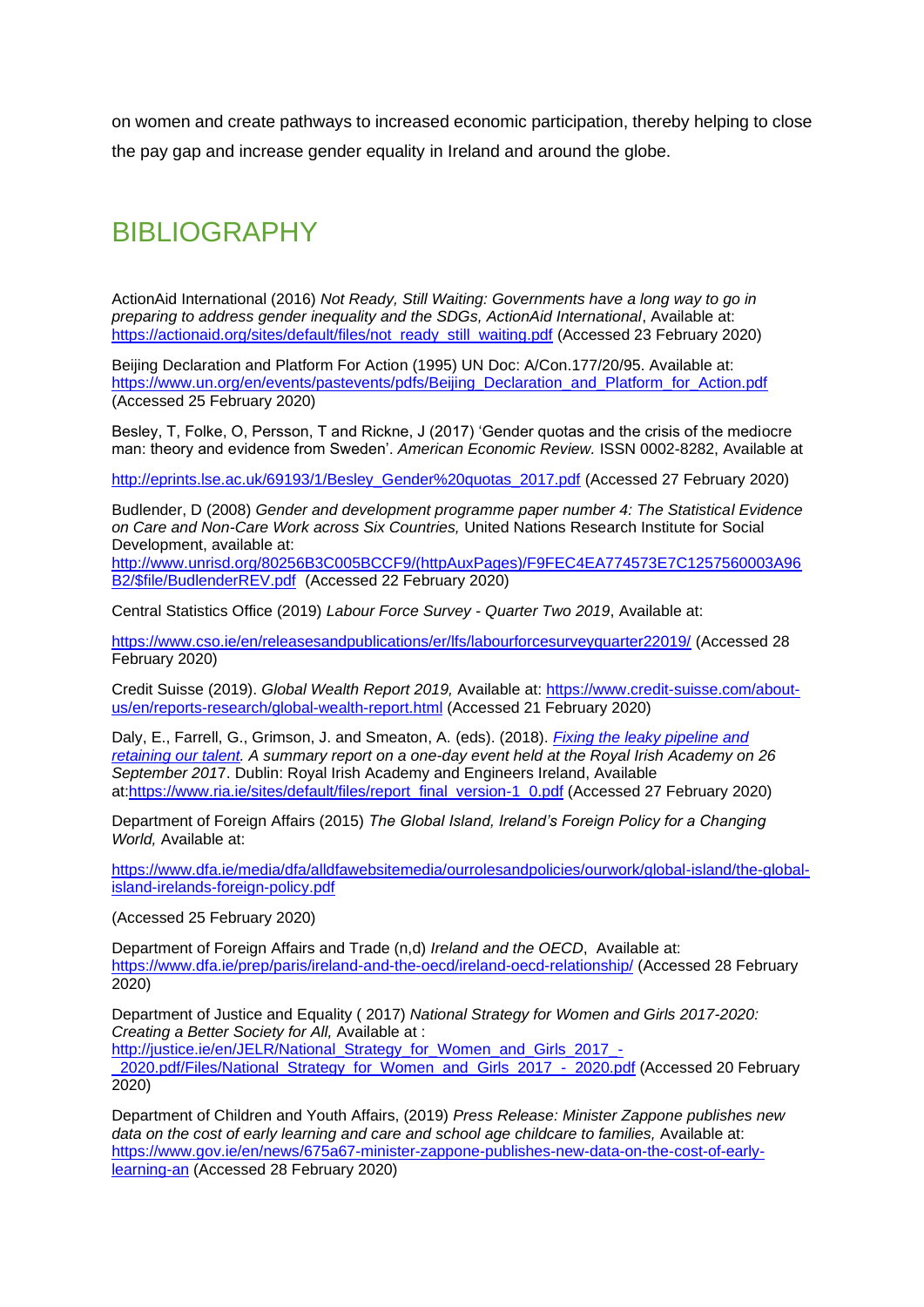Department of Justice and Equality (2019) *Report of the Comprehensive National Led Review, Twenty-Fifth anniversary of the Fourth World Conference on Women and the adoption of Beijing Declaration and Platform for Action,* Available at[:https://www.unece.org/fileadmin/DAM/Gender/Beijing\\_20/Ireland.pdf](https://www.unece.org/fileadmin/DAM/Gender/Beijing_20/Ireland.pdf) (Accessed 25 February 2020)

Department of Public Expenditure and Reform (2019) *Equality Budgeting,* Available at:

<https://www.gov.ie/en/policy-information/aec432-equality-budgeting/> (Accessed 27 February 2020)

Economic & Social Research Institute (2019a) *Caring and Unpaid Work*. Available at:

<https://www.esri.ie/system/files/publications/BKMNEXT382.pdf>

(Accessed 2 March 2020)

Economic & Social Research Institute (2019b) *Gender, Pensions and Income in Retirement,* Available

<https://www.esri.ie/publications/gender-pensions-and-income-in-retirement>(Accessed 27 February 2020

European Council (2011) *The European Pact for Gender Equality,* Available at:

<https://eur-lex.europa.eu/legal-content/EN/TXT/?uri=CELEX%3A52011XG0525%2801%29> (Accessed 25 February 2020)

European Union Commission (2014) *Gender Pay Gap Statistics,* Available at:

[https://ec.europa.eu/eurostat/statistics-explained/index.php/Gender\\_pay\\_gap\\_statistics](https://ec.europa.eu/eurostat/statistics-explained/index.php/Gender_pay_gap_statistics) (Accessed 26 February 2020)

European Commission (2018) *The Gender Pay Gap in Ireland,* Available at:

[https://ec.europa.eu/info/sites/info/files/aid\\_development\\_cooperation\\_fundamental\\_rights/equalpayd](https://ec.europa.eu/info/sites/info/files/aid_development_cooperation_fundamental_rights/equalpayday_factsheets_2018_country_files_ireland_en.pdf) ay factsheets 2018 country files ireland en.pdf (Accessed 28 February 2020)

European Commission (2019a) *The EU and Irish Women-Career Advancement,* Available at:

[https://ec.europa.eu/ireland/node/684\\_en](https://ec.europa.eu/ireland/node/684_en) (Accessed 27 February 2020)

European Commission (2019b) *Country Report Ireland*, Available at: [https://ec.europa.eu/info/sites/info/files/file\\_import/2019-european-semester-country-report](https://ec.europa.eu/info/sites/info/files/file_import/2019-european-semester-country-report-ireland_en.pdf)[ireland\\_en.pd](https://ec.europa.eu/info/sites/info/files/file_import/2019-european-semester-country-report-ireland_en.pdf)**[f](https://ec.europa.eu/info/sites/info/files/file_import/2019-european-semester-country-report-ireland_en.pdf) (**Accessed 27 February 2020)

European Union (2019) *Directive of the European Parliament and of the Council on work-life balance for parents and carers and repealing Council Directive 2010/18*/EU, Available at: [https://eur](https://eur-lex.europa.eu/legal-content/EN/TXT/?uri=uriserv:OJ.L_.2019.188.01.0079.01.ENG)[lex.europa.eu/legal-content/EN/TXT/?uri=uriserv:OJ.L\\_.2019.188.01.0079.01.ENG](https://eur-lex.europa.eu/legal-content/EN/TXT/?uri=uriserv:OJ.L_.2019.188.01.0079.01.ENG) (Accessed 1 March 2020)

Fawcett (2017) *Does Local Government Work for Women: Final report of the UK Local Government Commissio*n, Available at: [https://www.fawcettsociety.org.uk/does-local-government-work-for-women](https://www.fawcettsociety.org.uk/does-local-government-work-for-women-final-report-of-the-local-government-commission)[final-report-of-the-local-government-commission](https://www.fawcettsociety.org.uk/does-local-government-work-for-women-final-report-of-the-local-government-commission) (Accessed 27 February 2020)

Government of Ireland, (2019) *A Better World: Ireland's Policy for International Development,* Dublin: Government of Ireland, Available at:

[https://www.irishaid.ie/media/irishaid/aboutus/abetterworldirelandspolicyforinternationaldevelopment/A](https://www.irishaid.ie/media/irishaid/aboutus/abetterworldirelandspolicyforinternationaldevelopment/A-Better-World-Irelands-Policy-for-International-Development.pdf) [-Better-World-Irelands-Policy-for-International-Development.pdf](https://www.irishaid.ie/media/irishaid/aboutus/abetterworldirelandspolicyforinternationaldevelopment/A-Better-World-Irelands-Policy-for-International-Development.pdf) (Accessed 27 February 2020)

Houses of the Oireachtas (2020) *General Election 2020: A Statistical Profile,* Available at:

[https://data.oireachtas.ie/ie/oireachtas/libraryResearch/2020/2020-02-20\\_l-rs-infographic-general](https://data.oireachtas.ie/ie/oireachtas/libraryResearch/2020/2020-02-20_l-rs-infographic-general-election-2020-a-statistical-profile_en.pdf)[election-2020-a-statistical-profile\\_en.pd](https://data.oireachtas.ie/ie/oireachtas/libraryResearch/2020/2020-02-20_l-rs-infographic-general-election-2020-a-statistical-profile_en.pdf) (Accessed 28 February 2020)

Ibec (2018) *Mind the Gap: An introduction to gender pay gap reporting in Ireland, Available at:* <https://www.ibec.ie/influencing-for-business/labour-market-and-skills/gender-pay-gap-report> (Accessed 28 February 2020)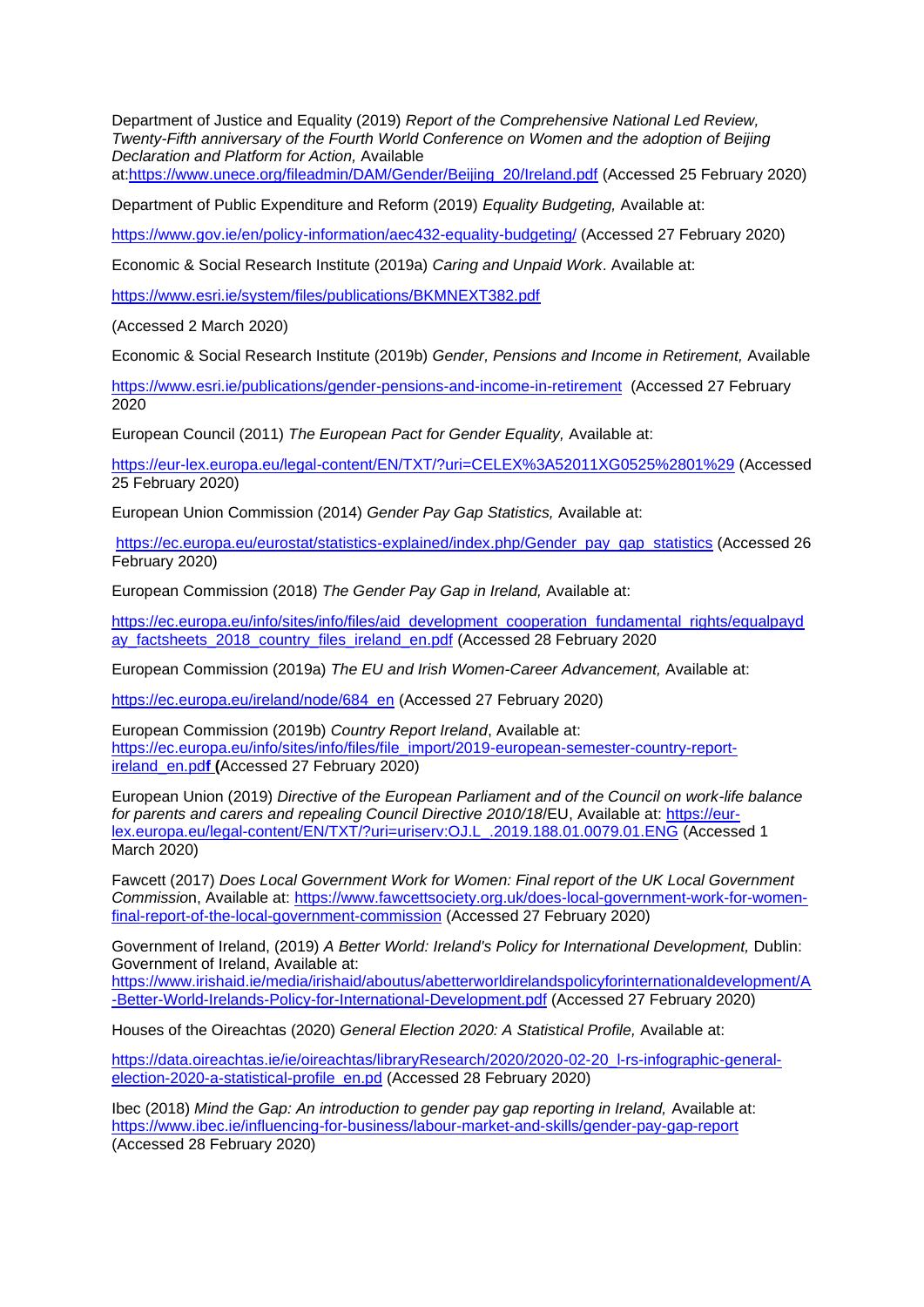International Labour Office (2018) *Care Work and Care Jobs: for the future of decent work.* Available at: [https://www.ilo.org/wcmsp5/groups/public/---dgreports/---dcomm/--](https://www.ilo.org/wcmsp5/groups/public/---dgreports/---dcomm/---publ/documents/publication/wcms_633135.pdf) [publ/documents/publication/wcms\\_633135.pdf](https://www.ilo.org/wcmsp5/groups/public/---dgreports/---dcomm/---publ/documents/publication/wcms_633135.pdf)

(Accessed 2 March 2020)

International Labour Office (2019) *C190 Violence and Harrassment Convention, 2019 (No.190)*,

[https://www.ilo.org/dyn/normlex/en/f?p=NORMLEXPUB:12100:0::NO::P12100\\_ILO\\_CODE:C190](https://www.ilo.org/dyn/normlex/en/f?p=NORMLEXPUB:12100:0::NO::P12100_ILO_CODE:C190) (Accessed 1 March 2020)

Irish Human Rights and Equality Commission (2019) *Statement on the ratification of the Council of Europe Convention on preventing and combating violence against women and domestic violence*, Available at: [https://www.ihrec.ie/app/uploads/2019/06/Statement-on-Ratification-of-CoE-Convention](https://www.ihrec.ie/app/uploads/2019/06/Statement-on-Ratification-of-CoE-Convention-on-Preventing-and-Comating-Violence-Against-Women-and-Domestic-Violence.pdf)[on-Preventing-and-Comating-Violence-Against-Women-and-Domestic-Violence.pdf](https://www.ihrec.ie/app/uploads/2019/06/Statement-on-Ratification-of-CoE-Convention-on-Preventing-and-Comating-Violence-Against-Women-and-Domestic-Violence.pdf) (Accessed 28 February 2020)

National Women's Council of Ireland (2019) *Women Beyond The Dáil: More Women in Local*  Government, Available at: https://www.nwci.ie/images/uploads/\_NWCI\_Research\_Report\_WEB.pdf (Accessed 28 February 2020)

OECD (2019a) *Development finance for gender equality and women's empowerment: A snapshot.* 

[http://www.oecd.org/development/gender-development/Dev-finance-for-gender-equality-and-womens](http://www.oecd.org/development/gender-development/Dev-finance-for-gender-equality-and-womens-economic-empowerment-2019.pdf)[economic-empowerment-2019.pdf\(](http://www.oecd.org/development/gender-development/Dev-finance-for-gender-equality-and-womens-economic-empowerment-2019.pdf)Accessed 2 March 2020)

OECD (2019b) *OECD Scan: Equality Budgeting in Ireland,* Available at:

[https://data.oireachtas.ie/ie/oireachtas/debates/questions/supportingDocumentation/2019-10-](https://data.oireachtas.ie/ie/oireachtas/debates/questions/supportingDocumentation/2019-10-15_pq171-15-10-2019_en.pdf) [15\\_pq171-15-10-2019\\_en.pdf\(](https://data.oireachtas.ie/ie/oireachtas/debates/questions/supportingDocumentation/2019-10-15_pq171-15-10-2019_en.pdf)Accessed 27 February 2020

Office of the High Commissioner of Human Rights (2019) *UN Treaty Body Database,* Available at:

[https://tbinternet.ohchr.org/\\_layouts/15/TreatyBodyExternal/Treaty.aspx?CountryID=83&Lang=EN](https://tbinternet.ohchr.org/_layouts/15/TreatyBodyExternal/Treaty.aspx?CountryID=83&Lang=EN) (Accessed 25 February 2020)

Oxfam International (2016) *Political Gender Quotas: Key Debates and Values for Myanmar,* 

[https://oi-files-d8-prod.s3.eu-west-2.amazonaws.com/s3fs-public/file\\_attachments/dp-political-gende](https://oi-files-d8-prod.s3.eu-west-2.amazonaws.com/s3fs-public/file_attachments/dp-political-gende-quotas-myanmar-280516-en.pdf)[quotas-myanmar-280516-en.pdf\(](https://oi-files-d8-prod.s3.eu-west-2.amazonaws.com/s3fs-public/file_attachments/dp-political-gende-quotas-myanmar-280516-en.pdf)Accessed 27 February 2020**)**

Oxfam International (2017) *An Economy that Works for Women: Achieving women's economic empowerment in an increasingly unequal world.* Available at: [https://oi-files-d8-prod.s3.eu-west-](https://oi-files-d8-prod.s3.eu-west-2.amazonaws.com/s3fs-public/file_attachments/bp-an-economy-that-works-for-women-020317-en.pdf)[2.amazonaws.com/s3fs-public/file\\_attachments/bp-an-economy-that-works-for-women-020317-en.pdf](https://oi-files-d8-prod.s3.eu-west-2.amazonaws.com/s3fs-public/file_attachments/bp-an-economy-that-works-for-women-020317-en.pdf)

(Accessed 2 March 2020)

Oxfam International (2018a) *LET'S STOP THINKING IT'S NORMAL: Identifying patterns in social norms contributing to violence against women across Africa, Latin America, the Carribean and the Pacific.* Available at: [https://oi-files-d8-prod.s3.eu-west-2.amazonaws.com/s3fs](https://oi-files-d8-prod.s3.eu-west-2.amazonaws.com/s3fs-public/file_attachments/rr-lets-stop-thinking-normal-evaw-social-norms-251118-en.pdf)[public/file\\_attachments/rr-lets-stop-thinking-normal-evaw-social-norms-251118-en.pdf](https://oi-files-d8-prod.s3.eu-west-2.amazonaws.com/s3fs-public/file_attachments/rr-lets-stop-thinking-normal-evaw-social-norms-251118-en.pdf) (Accessed 2 March 2020

Oxfam International (2018b) *A Guide to Gender Responsive Budgeting,* Available at:

[https://oxfamilibrary.openrepository.com/bitstream/handle/10546/620429/gt-guide-gender-responsive](https://oxfamilibrary.openrepository.com/bitstream/handle/10546/620429/gt-guide-gender-responsive-budgeting-280218-en.pdf;jsessionid=AB9A4EBD99D0333483984D410ABD720A?sequence=13)[budgeting-280218-en.pdf;jsessionid=AB9A4EBD99D0333483984D410ABD720A?sequence=13](https://oxfamilibrary.openrepository.com/bitstream/handle/10546/620429/gt-guide-gender-responsive-budgeting-280218-en.pdf;jsessionid=AB9A4EBD99D0333483984D410ABD720A?sequence=13) (Accessed 27 February 2020)

Oxfam International (2020) *Time to Care: Unpaid and underpaid care work and the global inequality crises.* Available at: [https://oxfamilibrary.openrepository.com/bitstream/handle/10546/620928/bp-time](https://oxfamilibrary.openrepository.com/bitstream/handle/10546/620928/bp-time-to-care-inequality-200120-summ-en.pdf)[to-care-inequality-200120-summ-en.pdf\(](https://oxfamilibrary.openrepository.com/bitstream/handle/10546/620928/bp-time-to-care-inequality-200120-summ-en.pdf)Accessed 2 March 2020)

The Electoral (Amendment) Act 2012 (Act 27 of 2012), Available at <https://www.oireachtas.ie/en/bills/bill/2012/61/> (Accessed 28 February 2020)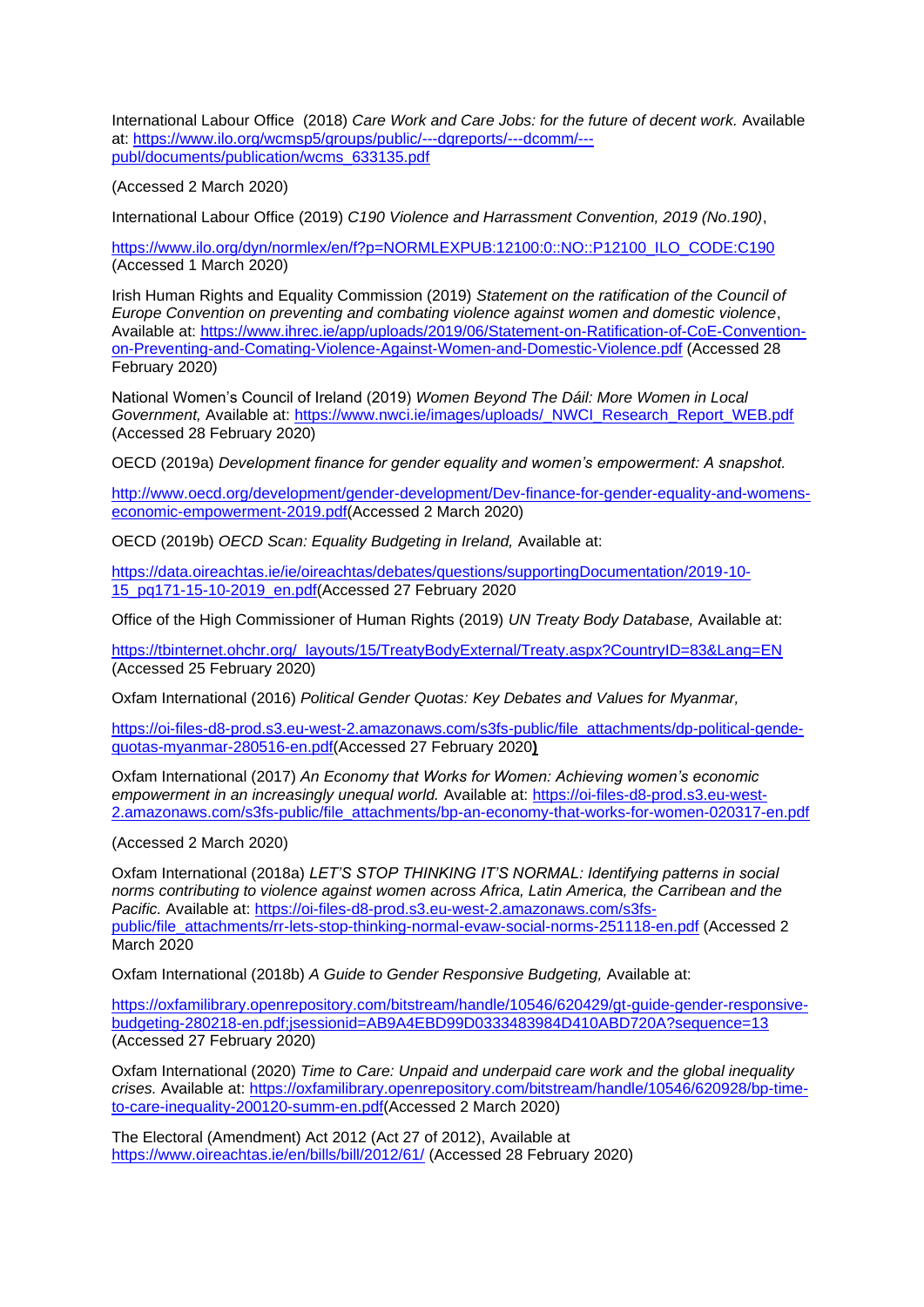*The Gender Pay Gap Information Bill 2019 (No. 30 of 2019)* Available at: <https://www.oireachtas.ie/en/bills/bill/2019/30/> (Accessed 28 February 2020)

UNGA (UN General Assembly) (1979) Convention on the Elimination of All Forms of Discrimination against Women. 34th Session: (18 December 1979) UN Doc: A/RES/34/180

UNGA (UN General Assembly) (1999) [Resolution] Optional Protocol to the Convention on the Elimination of All Forms of Discrimination against Women/ adopted by General Assembly, UN Doc: A/RES/54/4

UN Secretaries High-Level Panel on Women's Economic Empowerment (2016) LEAVE NO ONE BEHIND: A CALL TO ACTION FOR GENDER EQUALITY AND WOMEN'S ECONOMIC EMPOWERMENT. Available at: [https://www2.unwomen.org/-/media/hlp%20wee/attachments/reports](https://www2.unwomen.org/-/media/hlp%20wee/attachments/reports-toolkits/hlp-wee-report-2016-09-call-to-action-en.pdf?la=en&vs=1028)[toolkits/hlp-wee-report-2016-09-call-to-action-en.pdf?la=en&vs=1028\(](https://www2.unwomen.org/-/media/hlp%20wee/attachments/reports-toolkits/hlp-wee-report-2016-09-call-to-action-en.pdf?la=en&vs=1028)Accessed 2 March 2020)

United Nations (2015) *The World's Women 2015*, Available at [https://unstats.un.org/unsd/gender/downloads/Ch4\\_Work\\_info.pd](https://unstats.un.org/unsd/gender/downloads/Ch4_Work_info.pd) (Accessed 26 February 2020)

*Women's Aid (2014) Available at:<https://www.womensaid.ie/about/policy/natintstats.html>* 

(Accessed 2 March 2020)

World Economic Forum (2016) *Global Gender Gap Report* , Available at: [http://www3.weforum.org/docs/GGGR16/WEF\\_Global\\_Gender\\_Gap\\_Report\\_2016.pdf](http://www3.weforum.org/docs/GGGR16/WEF_Global_Gender_Gap_Report_2016.pdf) (Accessed 23 February 2020)

World Economic Forum (2020) *Global Gender Gap Report 2020.* Available at: [http://www3.weforum.org/docs/WEF\\_GGGR\\_2020.pdf](http://www3.weforum.org/docs/WEF_GGGR_2020.pdf) Accessed 2 March 2020)